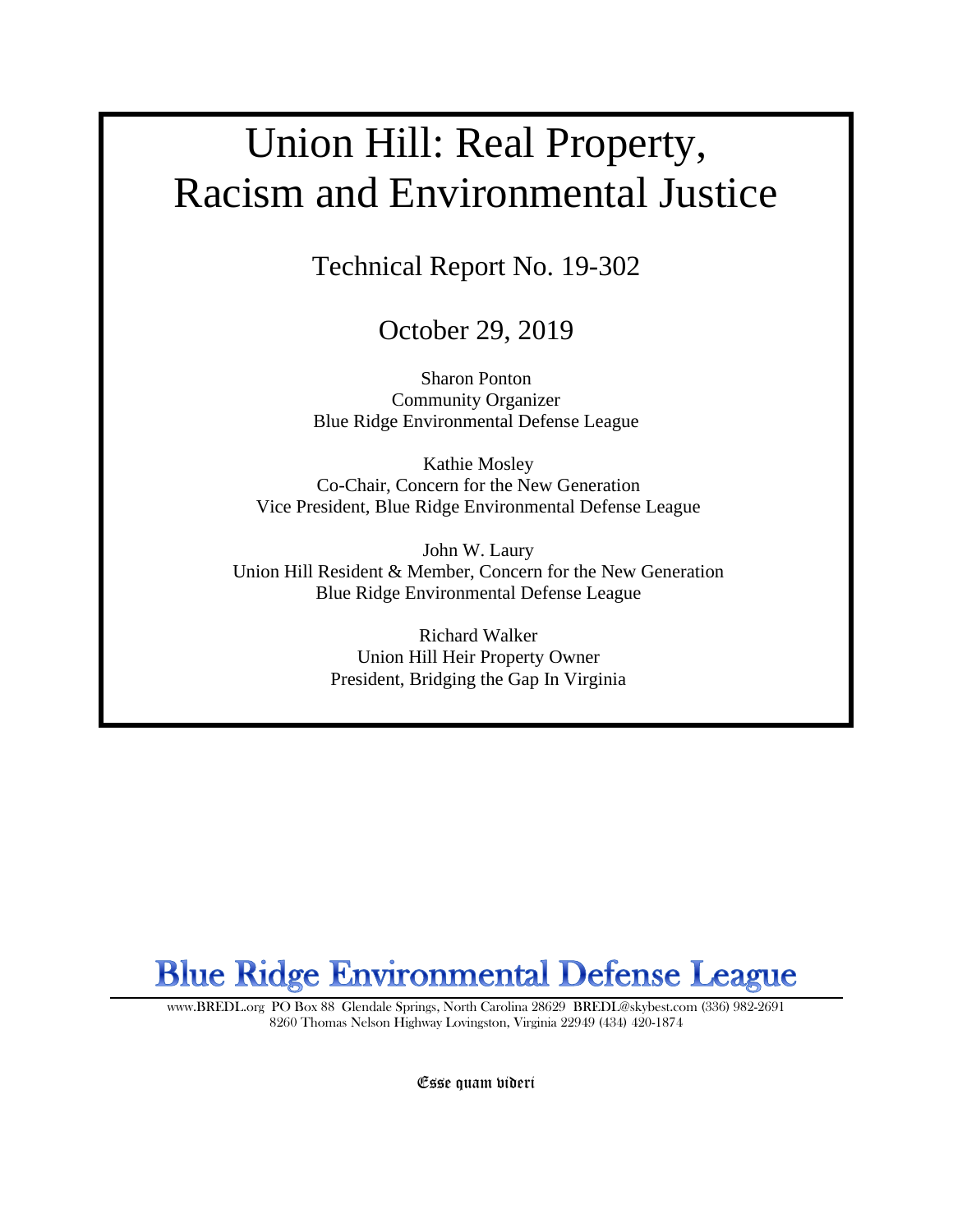# Table of Contents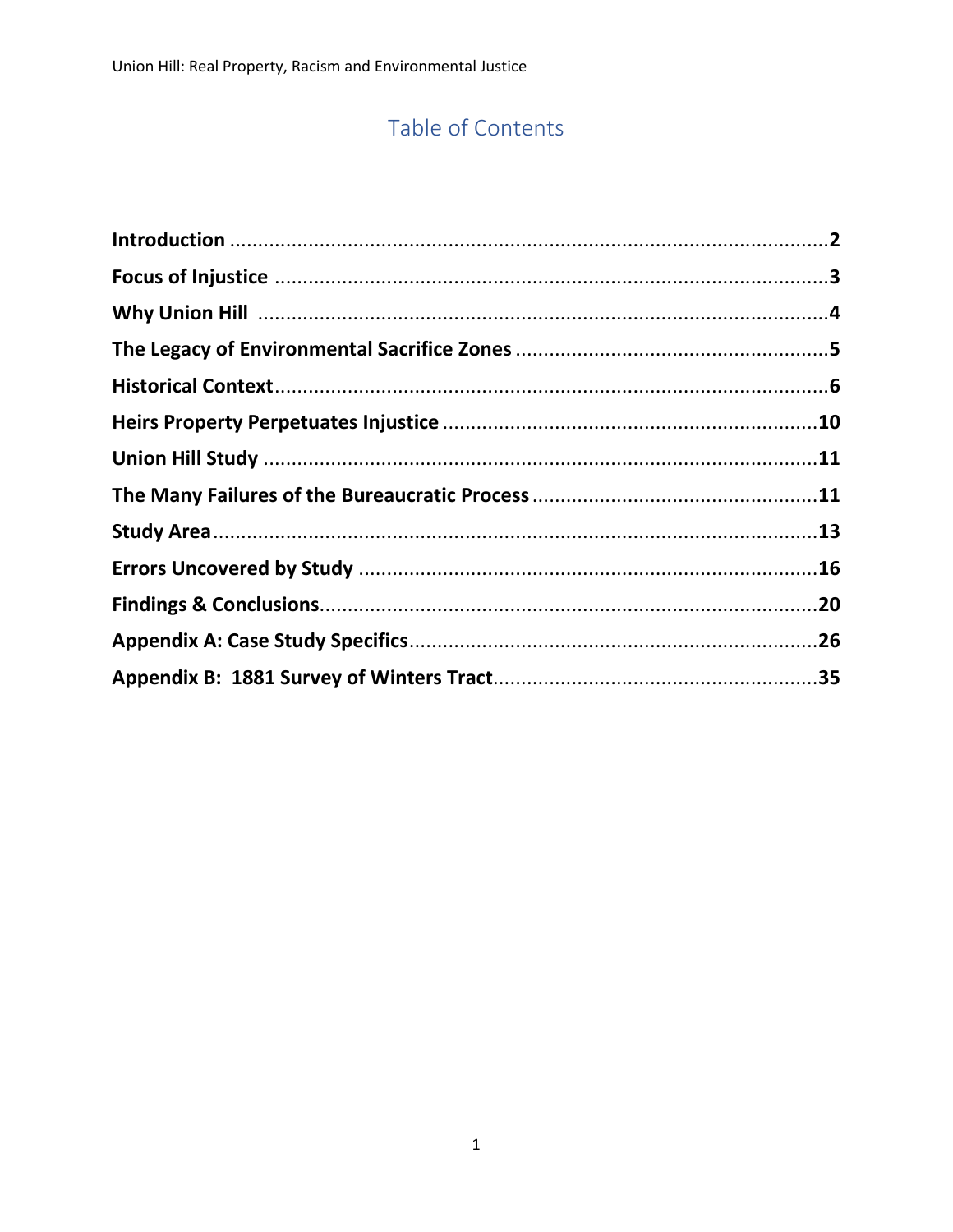# **Introduction**

Net worth is described as the total value of an individual or company expressed as total assets less total liabilities. For an individual or family, often the largest contributor to their net worth is the home and property they own. The terms "wealth gap" or "income gap" refer to the differences in prosperity between two groups; for examples, white Americans versus African Americans, or the 1% versus the 99%. $1$  "Per the Census Bureau numbers, the median white household had \$111,145 in wealth in 2011, compared to \$7,113 for the median black household and \$8,348 for the median Latinx household," reports Amelia Josephson in an article on SmartAsset.com. Using these figures, the wealth gap between the average white and black family in America in 2011 was \$104,033. Our report begins with the question: How did we get here?

While African Americans were never banned from owning property, the policies put into effect after slavery crippled wealth building opportunities for black Americans. Lending policies regarding home ownership—the red lining of black communities--increased the disparity. The quality of education offered to African Americans after the Civil War and through the Jim Crow era exacerbated the ability of black Americans to build wealth. These policies and others ensured African Americans couldn't get financing to buy homes, while white Americans were offered much easier access. Between 1934 and 1962, 98% of home loans went to white families.<sup>2</sup> Most African American families were blocked from attaining the opportunity to grow wealth through home ownership.

Moreover, pernicious and even subversive policies which have allowed the placement of toxic polluting industries in or near marginalized communities continue today and further destroy opportunities for those who live in poverty and minorities to gain wealth in America.

<sup>&</sup>lt;sup>1</sup> "What is the Wealth Gap, by Amelia Josephson, July 23, 2019, [https://smartasset.com/insights/what-is-the](https://smartasset.com/insights/what-is-the-wealth-gap)[wealth-gap](https://smartasset.com/insights/what-is-the-wealth-gap)

<sup>&</sup>lt;sup>2</sup> "The Racial Wealth Gap: Addressing America's Most Pressing Epidemic," by Brian Thompson, February 18, 2018, [https://www.forbes.com/sites/brianthompson1/2018/02/18/the-racial-wealth-gap-addressing-americas-most](https://www.forbes.com/sites/brianthompson1/2018/02/18/the-racial-wealth-gap-addressing-americas-most-pressing-epidemic/amp/)[pressing-epidemic/amp/](https://www.forbes.com/sites/brianthompson1/2018/02/18/the-racial-wealth-gap-addressing-americas-most-pressing-epidemic/amp/)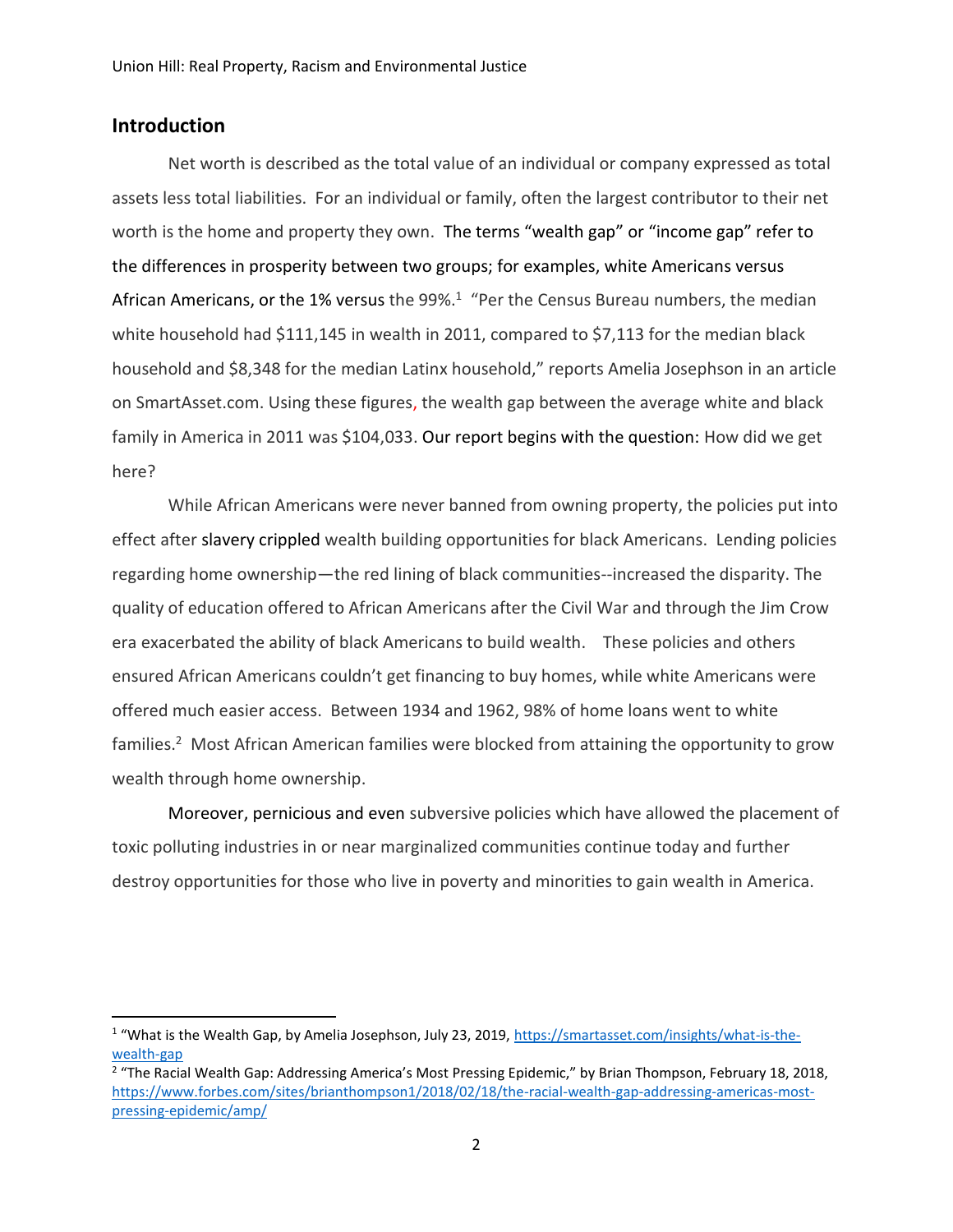# **Focus of Injustice and Resistance**

We assert that Dominion Energy's 1) siting of the Atlantic Coast Pipeline (ACP) Compressor Station No. 2 in Union Hill in Buckingham County, 2) siting Compressor Station No. 3 in majority-minority Northampton County, NC and 3) building ACP's pipeline through environmental justice communities (indicated by 58% of the census blocks being designated EJ communities) continues this historical abuse of marginalized communities.

In May 2014, across West Virginia, Virginia and North Carolina, Dominion Energy began contacting landowners seeking permission to access private property to determine if their land was suitable to host a 42-inch high pressure fracked gas pipeline.<sup>3</sup> The proposed pipeline was referred to as the "Southeast Reliability Project" at the time. While its letters requested landowners to sign a document allowing Dominion to enter their private property for "survey," Dominion ended their request by stating it didn't need permission from landowners to complete those surveys. So began the arrogant tactics used by a powerful public utility to bulldoze its way over people, private landowners, and communities with the assistance of the bureaucrats appointed and/or employed by local, state and federal governments. Dominion Energy had long been donating to the coffers of elected officials on both sides of the aisle, greasing their palms to pass every piece of legislation they sought in Virginia's General Assembly. The company not only used their campaign contributions to buy the support of legislators, it used its charitable foundation to distribute donations attempting to overcome community opposition to the Atlantic Coast Pipeline. Recipients of these funds include chapters of the NAACP, and other groups including the James River Association and Buckingham County Schools. In November of 2018, at a hearing held by Virginia's Air Control Board regarding its chosen compressor station site in Buckingham County, VA, Dominion announced a \$5 million fund set up for "improvements" to the Union Hill community, so long as the compressor station was built.

<sup>&</sup>lt;sup>3</sup> Throughout this report, we will use the term fracked gas instead of natural gas when referring to interstate pipelines designed to transport fuel extracted by hydrofracking from the Marcellus Shale region.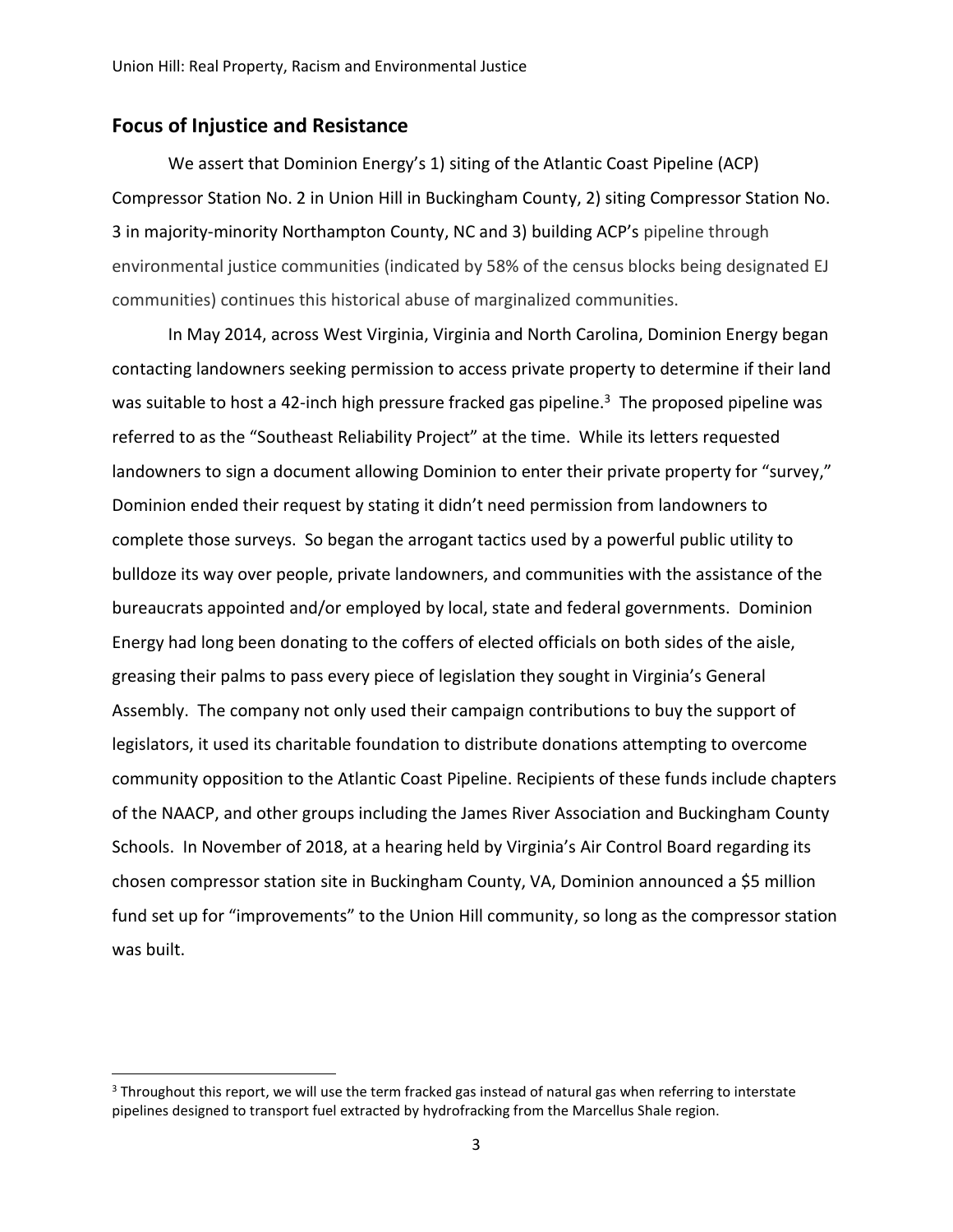Previously, Dominion had purchased two pieces of land in Buckingham for its 57,000 horsepower compressor station, a polluting industrial power plant necessary for moving gas through the pipeline. Both properties offer the connection Dominion says it requires with the Williams Transco pipeline built in the 1940's. The properties are located just a few miles from each other. The first tract is in a rural area dominated by a non-minority population and is 148 acres for which ACP paid \$225,000. Its assessed value at the time was \$215,700. The second parcel is located in the Union Hill community, an area heavily populated by the descendants of freedmen, African Americans freed from slavery. This parcel assessed at \$61,000 is only 68 acres for which ACP paid \$2,500,000, ten times the average sales price per acre. Dominion ultimately chose the parcel in the environmental justice community of Union Hill as its compressor station site. Because of the shape of the Union Hill parcel, required setbacks, wetlands and the natural contours of the property, Dominion has had difficulty siting the compressor station on the 68-acre parcel, but insists on doing so. Despite the company and its representatives doing everything they could to divide and conquer the community, Union Hill has continuously resisted the pipeline and its compressor station for over five years.

# Why Union Hill?

We have long wondered why Dominion/ACP would choose the environmental justice community, Union Hill, for its compressor station. The first parcel ACP purchased is 80 acres larger than the second parcel at 68 acres. The size of the first property would be better suited for the massive compressor station's footprint.

The cost of the first parcel was \$225,000 versus \$2.5 million for the Union Hill site--over ten times the price per acre of the first property.

Another difference: the communities, themselves. The community where the 148 acre parcel is located is mostly white. Interestingly, Buckingham County's Commonwealth's Attorney, E. M. Wright, Jr. is an adjoining landowner to the abandoned parcel purchased by Dominion Energy for its compressor station.

We think Dominion/ACP made a poor choice. Union Hill has been fierce in its fight to protect its community.

4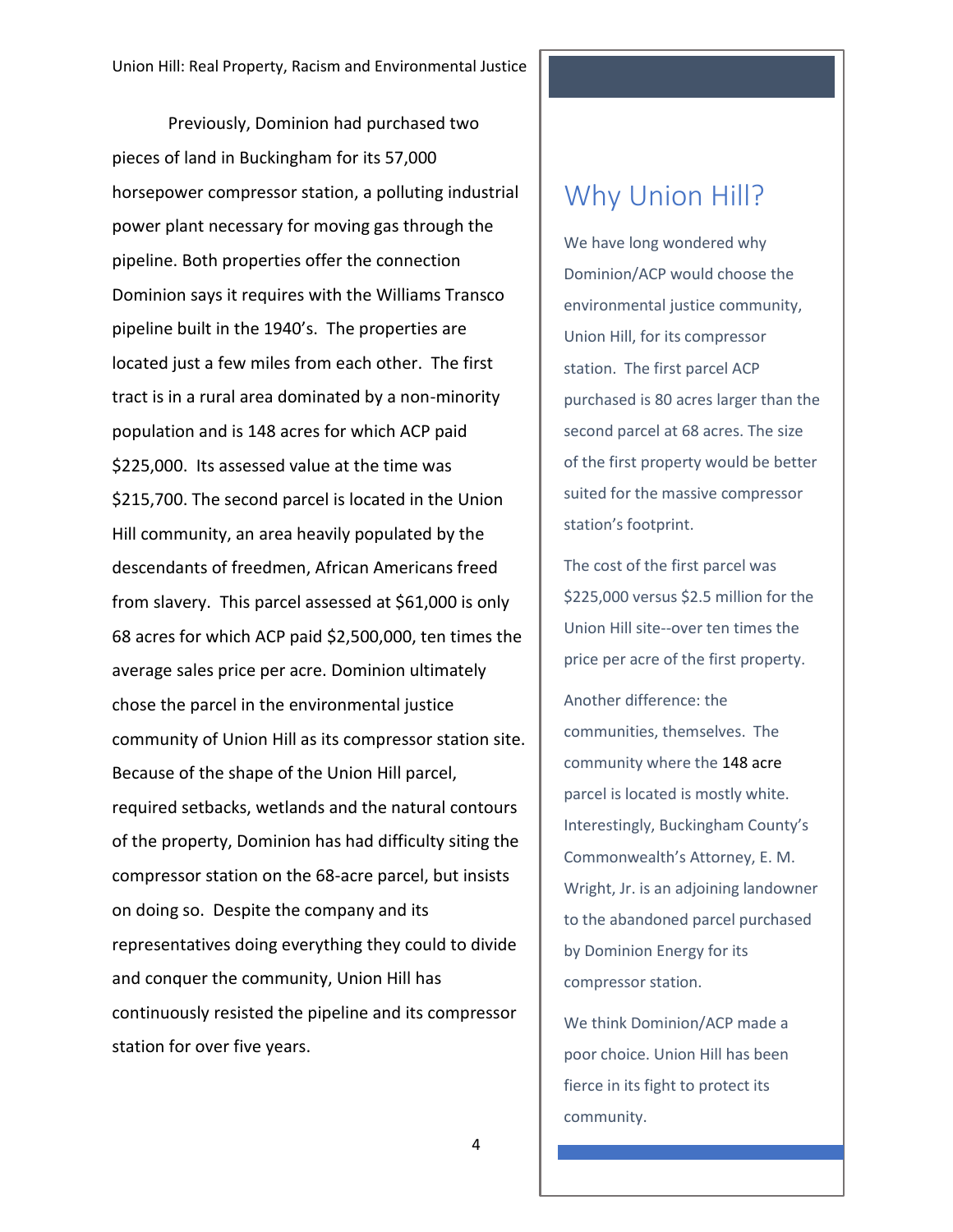# **The Legacy of Environmental Sacrifice Zones**

History has shown that low income communities and communities of color are those most often to breathe some of the least healthy air in the nation. For example, the nation's worst air quality is in the South Coast Air Basin in Southern California, where studies have shown that Latinos are twice as likely as whites to live within one mile of an EPA Toxic Release Inventory listed facility, and Latinos, African Americans, and Asian populations face 50% higher cancer risks than Anglo-Americans in the region. Advocates nationwide argue that because poor people of color bear a disproportionate burden of air pollution, their communities should receive a disproportionate share of money and technology to reduce toxic emissions, and that laws like the Clean Air Act should close loopholes that allow older, polluting facilities to escape pollution control upgrades.<sup>4</sup>

To address this problem, Walter Fauntroy, former District of Columbia Congressional Delegate to Congress, prompted the General Accounting Office to investigate environmental justice issues. The GAO released its findings that three-quarters of the hazardous waste landfill sites in eight southeastern states were located in primarily poor, African-American and Latinx communities. United Church of Christ's Commission for Racial Justice published *Toxic Wastes and Race in the United States*, which revealed that race was the single most important factor in determining where toxic facilities were located, and that it was the intentional result of local, state and federal land-use policies. Dr. Robert Bullard published *Dumping in Dixie: Race, Class, and Environmental Quality*, in which he showed the importance of race as a factor in the siting of polluting industrial facilities.<sup>5</sup>

Many southern communities have large minority populations partially because during colonial times their ancestors were enslaved by white plantation owners and those freedmen settled areas around those plantations. After Emancipation, some plantation owners gave their

<sup>4</sup> Environmental Justice for All: A Fifty State Survey of Legislation, Policies and Cases (fourth ed.), Steven Bonorris, Editor , Copyright © 2010 American Bar Association and Hastings College of the Law. With citation, any portion of this document may be copied and distributed for non-commercial purposes without prior permission. All other rights are reserved. http://www.abanet.org/environ/resources.html or www.uchastings.edu/cslgl

<sup>5</sup> Natural Resources Defense Council, https://www.nrdc.org/stories/environmental-justice-movement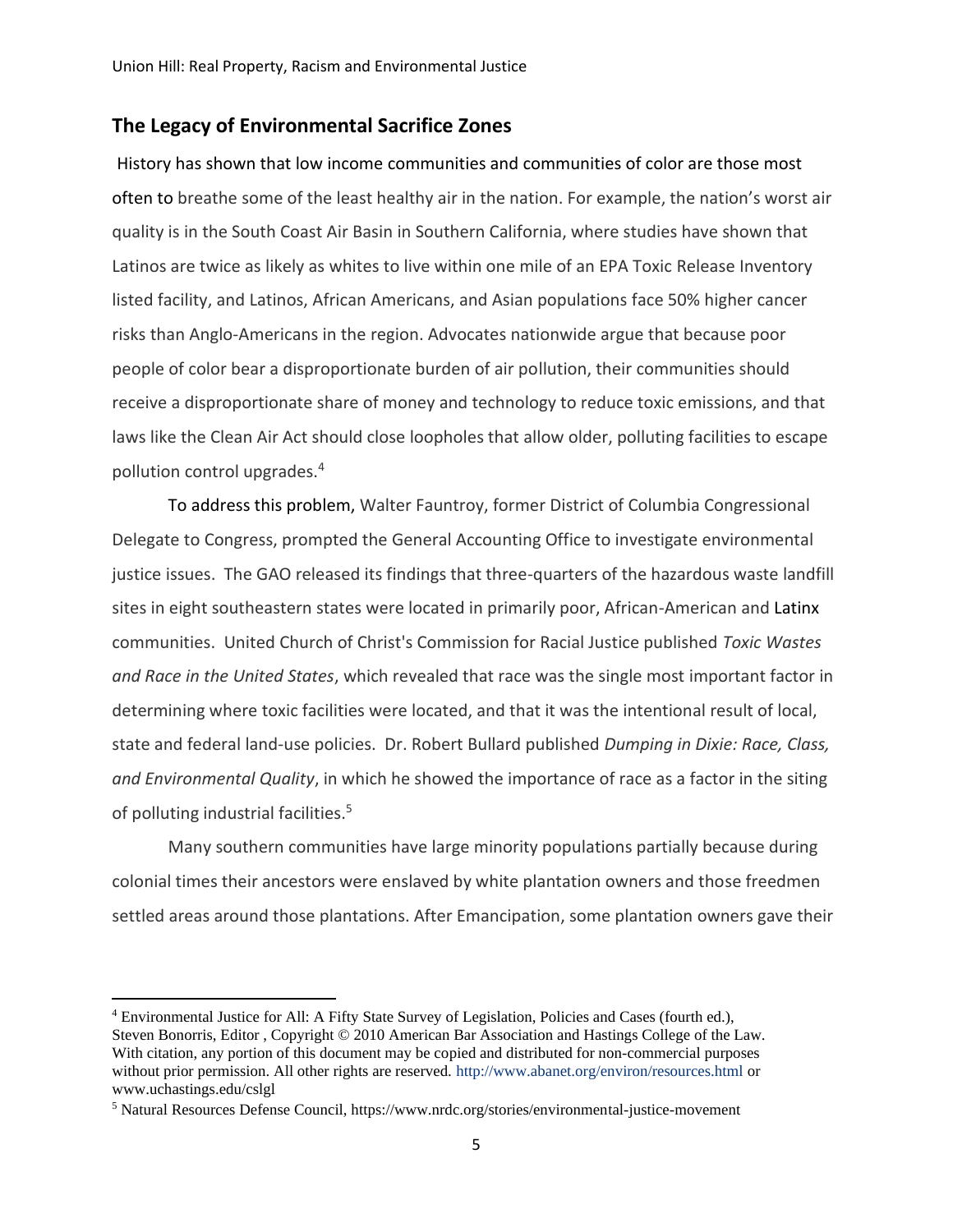slaves land and those freedmen settled in communities near the plantations they had worked. Others took up share cropping on their former "master's" land. Still others purchased land.

# **Historical Context**

In 2019 Virginia commemorates the 400<sup>th</sup> anniversary of the arrival of the first slaves on its shores. After centuries of racist policies, residents of Union Hill, an historic community settled by freed slaves, find that elected officials, laws and regulations at the local, state, and federal levels have failed to protect their real property, health, safety and welfare. Four hundred years of racist policies promoting both economic and environmental injustice are still enshrined in our laws and regulations.

The arrival of those first slaves in 1619 would later force a debate among the men who were drafting the Constitution of the United States. The Constitution never mentions the words "slave" or "slavery." To present a draft the Southern states would ratify, there were socalled compromises made. Those compromises included allowing the states to count all nonfree persons as 3/5 of a person, free states could not protect non-free persons of another state, and the year 1808 was determined to be the earliest any attempt could be made to change the first and fourth clauses of the ninth section of Article I (which allowed slavery).<sup>6</sup> Thereby, the slave trade was allowed to flourish from 1619 until it was abolished in 1808 by Thomas Jefferson. However, Jefferson, a slave holder himself, failed to address the injustice of those slaves already held in bondage in the United States. African Americans were allowed to languish in slavery for another 55 years. In 1850, Buckingham County's total population was 13,894 of which 59% were slaves, 8,161 human beings.

<sup>6</sup> POWERS FORBIDDEN TO CONGRESS: Section 9. [1] The Migration or Importation of such Persons as any of the States now existing shall think proper to admit, shall not be prohibited by the Congress prior to the Year one thousand eight hundred and eight, but a tax or duty may be imposed on such Importation, not exceeding ten dollars for each Person. [4] No Capitation, or other direct, Tax shall be laid, unless in Proportion to the Census or Enumeration herein before directed to be taken.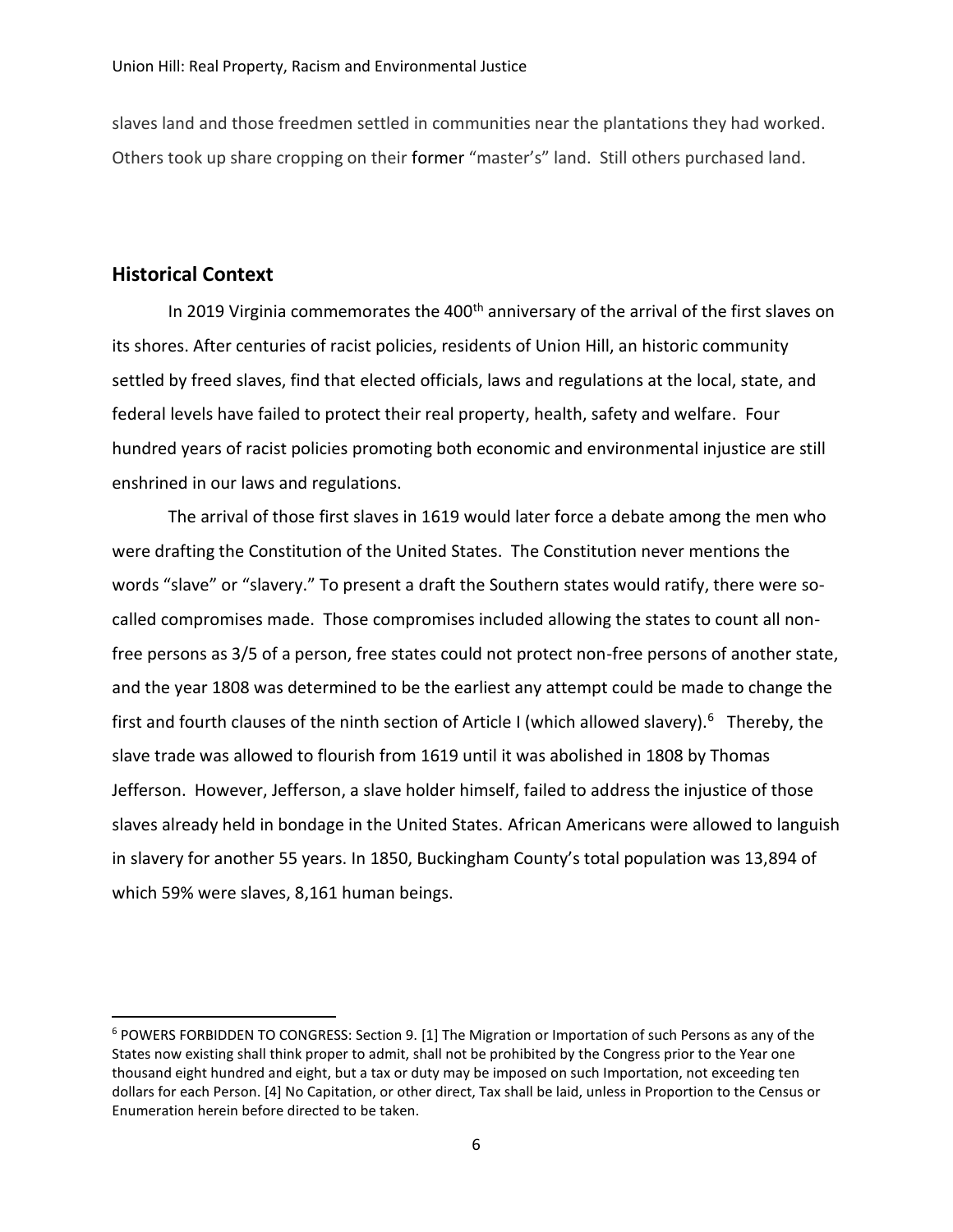Setting the stage for the Civil War, in its 1857 *Dred Scott* decision the US Supreme Court held that African Americans were never to be allowed to be citizens or vote in the United States. Additionally, *Dred Scott* said slaves had no standing to sue the government.<sup>7</sup>

President Abraham Lincoln issued the Emancipation Proclamation<sup>8</sup> which stated: "that on the first day of January, in the year of our Lord one thousand eight hundred and sixty-three, all persons held as slaves within any State or designated part of State, the people whereof shall then be in rebellion against the United States, shall be then, thenceforward, and forever free…" In the spring of 1864, the United States House of Representatives failed to pass the 13<sup>th</sup> Amendment which would have abolished slavery and involuntary servitude except in the case of punishment for crimes committed. The US Senate passed the Amendment in April, 1864. With renewed pressure from President Lincoln, the House of Representatives took up the Amendment again and on January 31, 1865 passed it by a vote of 119 to 56, just over the required two-thirds majority. The next day Lincoln approved the joint resolution from Congress and submitted the 13<sup>th</sup> Amendment to the states for ratification. Lincoln would never see the 13<sup>th</sup> Amendment ratified as he was shot at Ford's theatre and died on April 15, 1865. Georgia ratified the 13<sup>th</sup> Amendment on December 6, 1865 thereby officially ending slavery in the United States. In 1866, Congress passed the first Civil Rights Act. This act invalidated laws put into place by the "rebellious" states which effectively kept blacks in slavery.

The Reconstruction Acts were passed in 1867 and 1868 by the US Congress. These acts required black men be granted the right to vote, the 14<sup>th</sup> Amendment to be ratified and disenfranchised some who had been former Confederates. To be readmitted to the United States after the Civil War, those states which had seceded from the Union were required to write and its people ratify new state constitutions. These new constitutions also required approval of Congress.

<sup>7</sup> *Dred Scott v. Sandford*, 60 U.S. 393 (1857) Dred Scott was an enslaved black man whose owners had taken him from Missouri, which was a slave-holding state, into the Missouri Territory, most of which had been designated free territory by the Missouri Compromise of 1820. Scott sued in court for his freedom in Missouri state court, which ruled that he was still a slave under its law. He then sued in U.S. federal court, which ruled against him. He then appealed to the U.S. Supreme Court.

<sup>8</sup> *Emancipation Proclamation*, January 1, 1863, Written by President Abraham Lincoln, the Proclamation was issued during the third year of the Civil War. It was limited in many ways and applied only to states that had seceded from the United States. Additionally, the freedom it promised was dependent on a victory by the US military.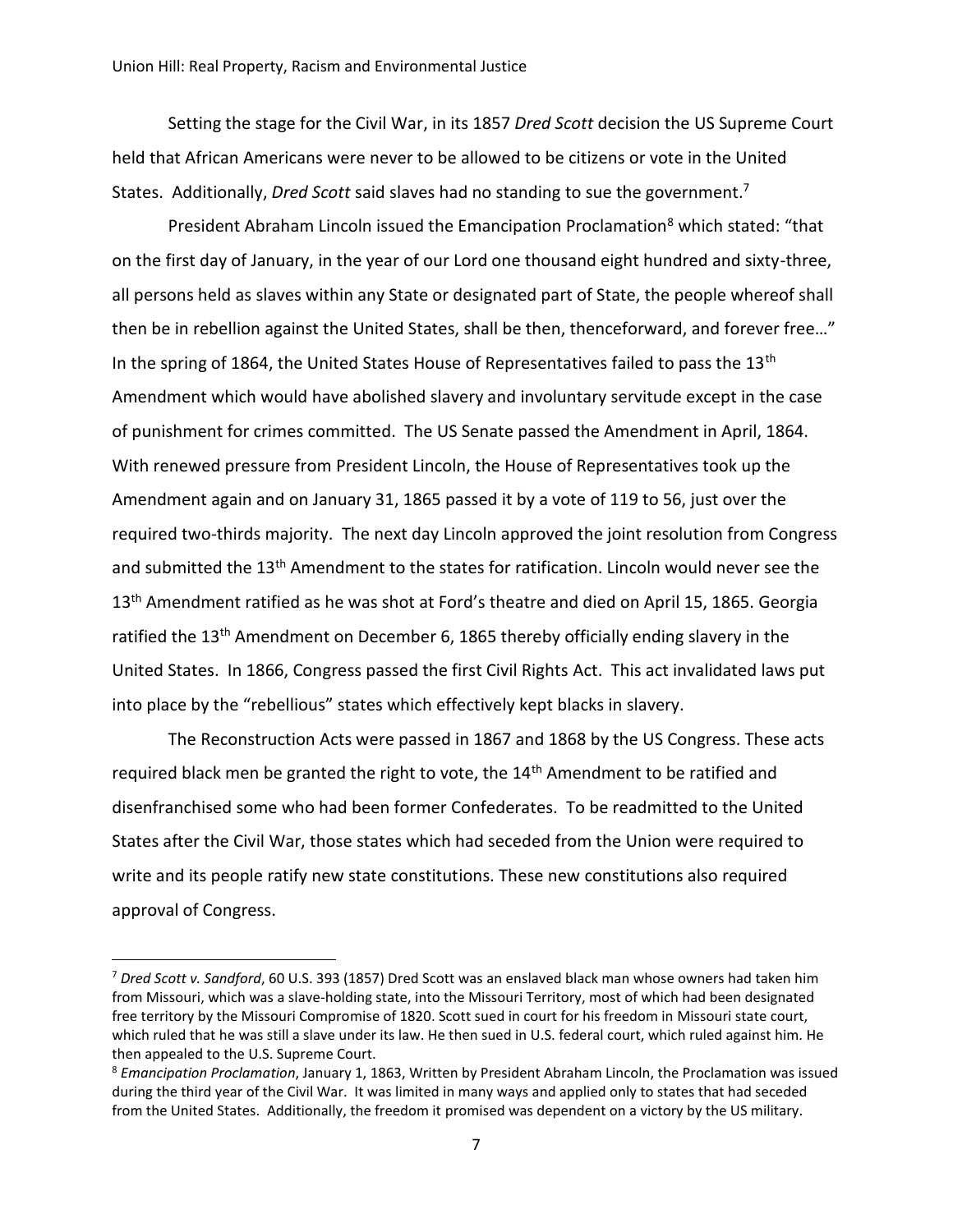Virginia was known at the time as the First Military District. Led by Judge John Curtiss Underwood, Virginia convened its Constitutional Convention in December of 1867. As a result of the disenfranchisement of those Confederates who had sworn allegiance to the South during the Civil War by the Reconstruction Acts, Buckingham County's census of voters showed 1,799 black and 1,072 white voters. One hundred five (105) delegates were elected to draft the new Constitution, 24 of whom were African Americans. Among those African Americans was a delegate from Buckingham County, Virginia, Mr. Frank Moss. Moss was elected as Buckingham's delegate on October 22, 1867. Moss' family had been free for many generations before his birth. In the book, "The Hidden and The Forgotten" written by local Buckingham County African American historian Charles White, Moss is described as being "intelligent, fearless and articulate." In his book, White relates a story of Moss' seat being contested when he arrived at the Capitol in Richmond. Moss demanded to be seated as a member of the Constitutional Convention. Supported by letter from the Governor of the First Military District, Brigadier General John Schofield led the Credentials Committee to vote in his favor and seat Moss as a delegate to Convention. Moss spoke against a proposal to exempt land from taxation on January 28, 1868 stating "we may as well have stayed home." He believed land taxation to be an integral part of the new Constitution and he would ultimately become one of the least liked black legislators. He was known as "40 acres and a mule Moss" because he was fervently against sharecropping and insisted that former slaves were entitled to a portion of the land they had worked as slaves. Moss was elected to the Virginia Senate from 1869 to 1871 and in the Virginia House of Delegates from 1874-1875.<sup>9</sup>

Judge John Underwood led the group of delegates to draft a progressive constitution. While discussion included giving women the right to vote, the final draft gave the right to vote to all men ages 21 and older, both black and white. The new constitution also created elected local boards in all counties in Virginia, replacing boards which had been appointed and bringing democracy to the county level. It also required a public school system and that portions of the new Constitution were to be voted on separately. Those portions which contained clauses

<sup>9</sup> *The Hidden and the Forgotten, Contributions of Buckingham Blacks to American History,* Charles W. White, Revised and reprinted 2017.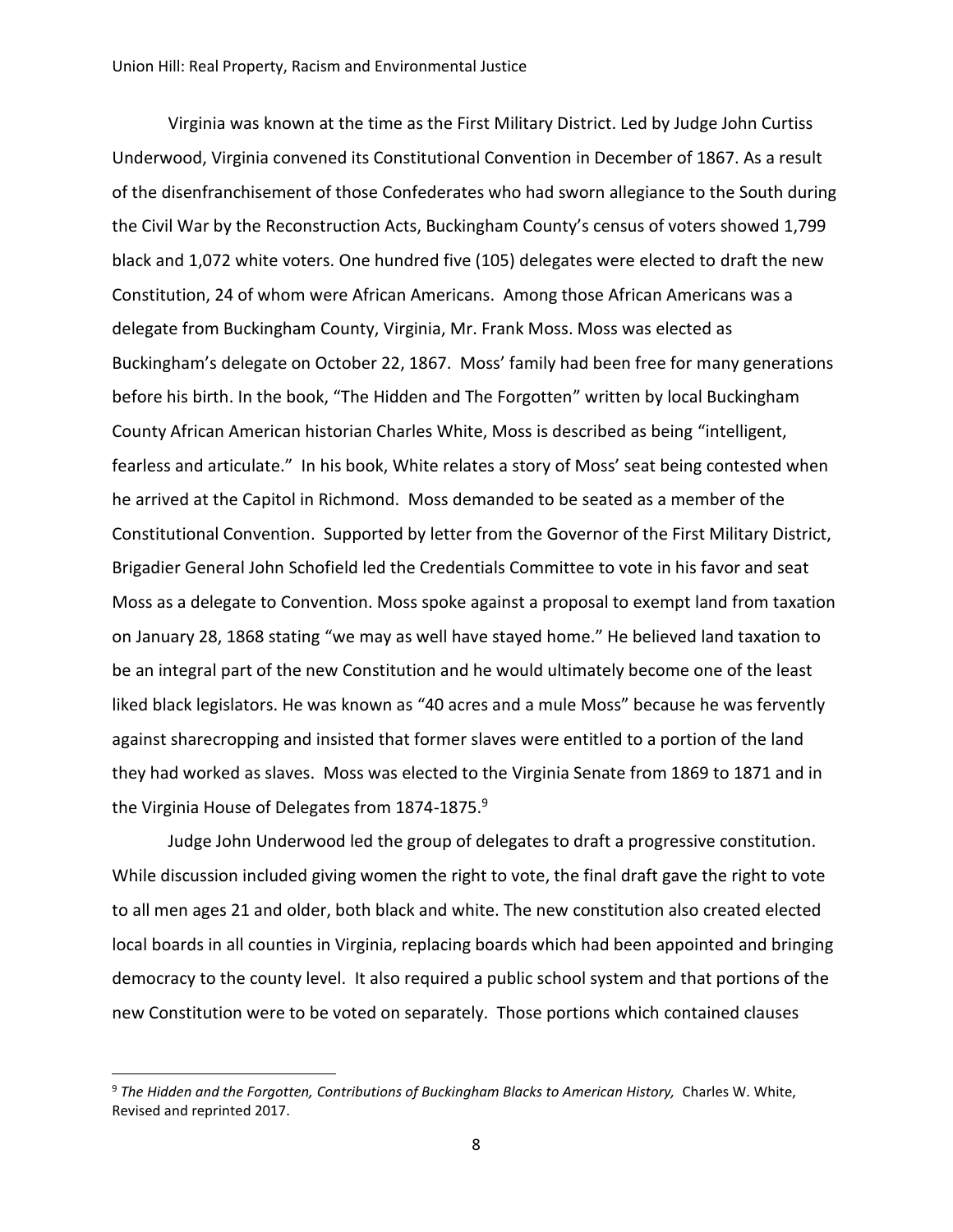requiring disenfranchisement of former Confederate government members and supporters failed. However, Virginians ratified the remainder of the new Constitution by a vote of 210,585 to 9,136. After approval of the US Congress, Virginia's new constitution took effect in 1869. On January 26, 1870, President Grant signed the legislation and seated Virginia's Congressional delegation for the first time since secession. The Reconstruction Era was now in full force in Virginia. Sadly, it didn't last long as the gains made were lost when conservatives regained control of the Virginia General Assembly and began to pull back on protections for blacks.

On the night of February 24, 1869, the Buckingham Courthouse was set fire by an arsonist and burnt to the ground, destroying all its records since the County's formation in 1761. The courthouse had been designed by Thomas Jefferson. No one was ever charged with the arson. Buckingham's African American historian, Charles White, in his book, "The Hidden and The Forgotten," describes The Richmond Dispatch report this way:

"A sad calamity has befallen our county. The courthouse was set fire yesterday morning about 1 o'clock, and by daylight was a mass of ruins. The clerks' offices of the county were kept in the courthouse and there is not a single record left—everything lost. This county was organized in 1761, and the records relating back to its foundation have also been destroyed. No suspicion attaches to anyone, but the building was evidently fired with a view of destroying the clerk's offices."

Of course, there were many rumors as to why the courthouse would be set on fire, one of which was to ensure those freedmen who had been given property by their former masters or who had purchased property after the Civil War would not be able to prove ownership if all the records were destroyed by fire.

In 1896, in a decision now described by many as the worst ever made by the US Supreme Court, Plessy versus Ferguson, $10$  created what became known as the "Separate but

<sup>10</sup> *Plessy v. Ferguson,* 163 US 537 (1896) was a landmark decision of the US Supreme Court which upheld the constitutionality of racial segregation laws for public facilities as long as the segregated facilities were equal in quality—a doctrine that came to be known as "separate by equal." Homer Plessy deliberately violated Louisiana's "Separate Car Act" of 1890 which required equal but separate rail cars for white and non-white passengers. Plessy was 7/8 white and 1/8 African American. When charged, Plessy's lawyers argued the Louisiana law was unconstitutional. The case went to the US Supreme Court which ruled against Plessy stating that the  $14<sup>th</sup>$ Amendment established legal equality, it didn't require the elimination of all "distinctions based on color."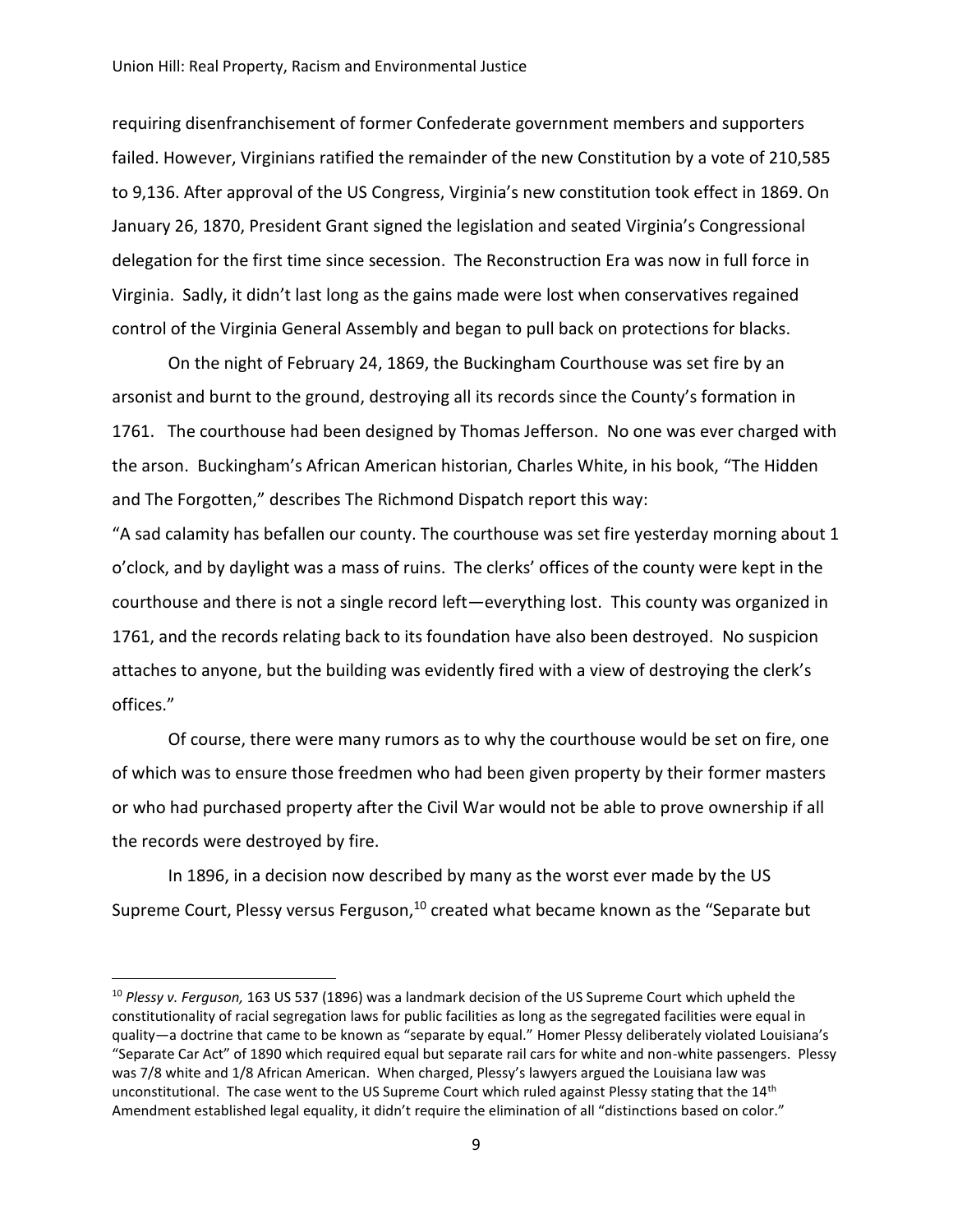Equal" policy allowing segregation. Though the Plessy decision was never overturned, scholars point to the 1954 Brown versus Board of Education<sup>11</sup> decision which held that the "separate but equal" doctrine was unconstitutional regarding public schools and educational facilities, as Plessy's demise.

In our 400 year history, African Americans endured 250 years of slavery, 100 years of Jim Crowe policies and finally in 1964 with the passage of the Civil Rights Act, African Americans gained their freedom.

#### **Heirs Property Perpetuates Injustice**

In Buckingham County, the community of Union Hill is a prime example of freedmen purchasing land from their former slave masters or their descendants. Many of those freedmen, not trusting in the white man's judicial system, did not make wills believing their families and the land they owned would be safer if they stayed away from the courts. Additionally, our research indicates a difference between the deeds of white slave-owners and the freedmen who purchased property. Often, the freedmen recorded deeds written not in just their names; they included the names of their wives and children, including unborn children, giving them rights to the land upon the death of the original purchaser. This practice and freedmen dying without wills caused what is known as heiring, whereby all the heirs own the property in common, with no one having a controlling interest.

According to the US Census Bureau, 80% of the land owned by African Americans since 1910 has been lost because of heiring. Approximately 15 million acres was owned by previously enslaved African-Americans at the turn of the 20<sup>th</sup> century. Most of the land was farmland located in the South. In 1920, 925,000 farms were owned by African Americans.<sup>12</sup> This was almost 14% percent of all farms in the United States. Sadly, that is not the case today.

<sup>11</sup> *Brown v. Board of Education*, 347 US 483 (1954), another landmark decision by the US Supreme Court established state laws which had created racial segregation in public schools and facilities were unconstitutional because "separate educational facilities are Inherently unequal" and violated the Equal Protection Clast of the 14<sup>th</sup> Amendment of the US Constitution.

 $12$  "Farming As a Political Act: The Connection between African-Americans and Land, Blog by Ashley McNeil, submitted by Hannah Traverse on 24 May, 2018; [https://corpsnetwork.org/blogs/farming-as-a-political-act-the](https://corpsnetwork.org/blogs/farming-as-a-political-act-the-connection-between-african-americans-and-land/)[connection-between-african-americans-and-land/](https://corpsnetwork.org/blogs/farming-as-a-political-act-the-connection-between-african-americans-and-land/)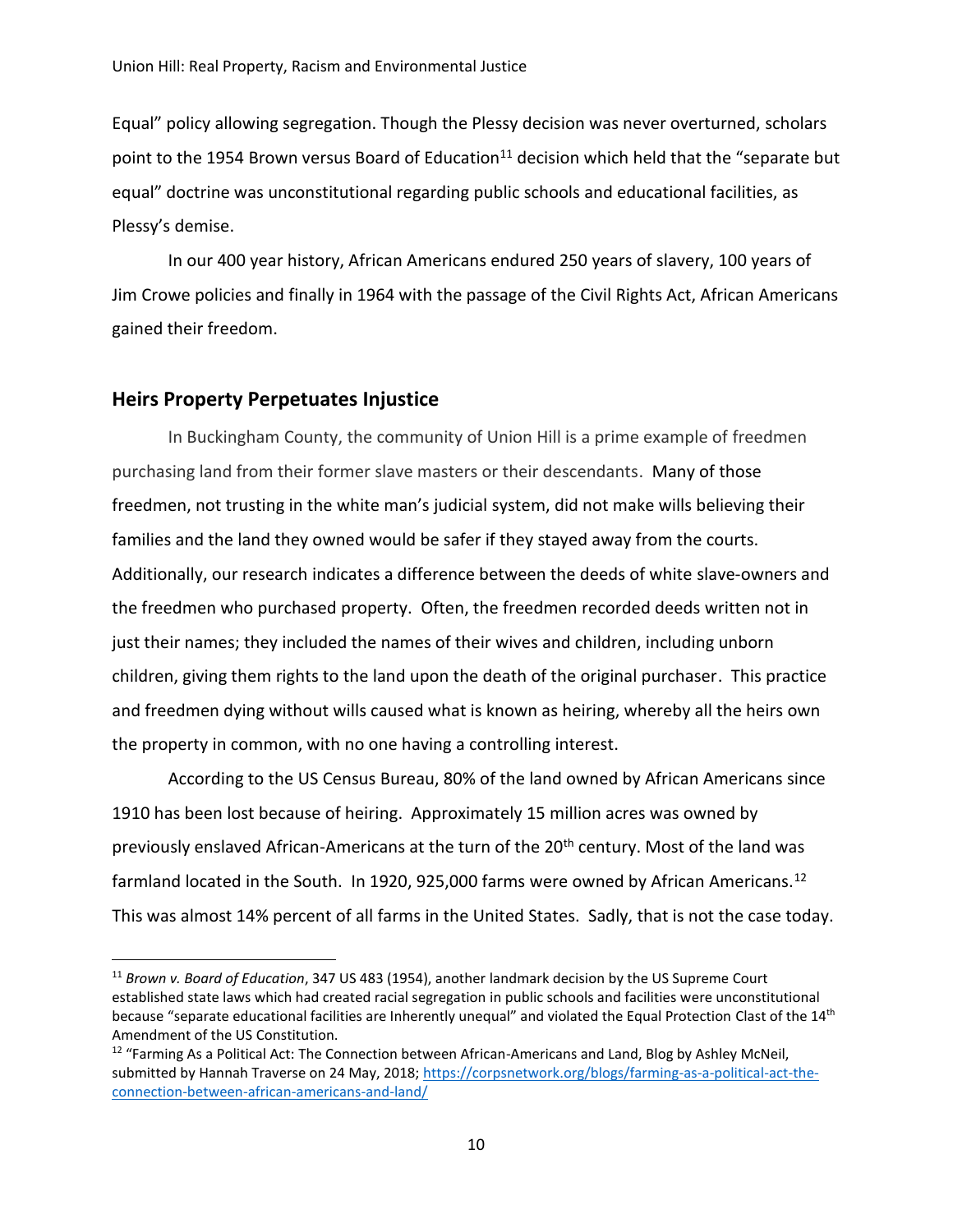The Black Family Land Trust states that 94% of African American farmers lost part or all of their lands between 1993 and 2003. In 2004 there remained only 29,090 farms owned by African Americans, a 97% decline from 1920, three times the rate of white farmers.

# **Union Hill Study**

We chose to study the Union Hill community because it was chosen by Dominion/ACP for the site to locate its 57,000 horsepower compressor station. For our study, we defined Union Hill geographically by those properties which touch Shelton Store Road through the agriculture lands approaching and then leaving the compressor station site crossing Union Hill Road until we reached James River Road. The compressor station site lies centrally in this area and was purchased by Dominion/ACP for \$2.5 million dollars from the descendants of white slave owners. We wanted to know:

- 1) How many parcels were owned by minorities.
- 2) How many of those parcels are heir properties.
- 3) How many acres would be taken for easements.
- 4) How much Dominion paid for those easements, and
- 5) If the compensation was comparable between all the properties?

# **The Many Failures of the Bureaucratic Process**

The Federal Energy Regulatory Commission (FERC) permits pipelines in cooperation with other federal agencies including the US Forest Service, the Army Corps of Engineers, the Fish and Wildlife Service, the Department of Historic Resources, the Bureau of Land Management. FERC leaves some decisions to the states, but also has a pre-emption clause, whereby decisions FERC purportedly has left to localities and states can be overridden. From the beginning, ACP's developers—Dominion Energy, Duke Energy, Piedmont Natural Gas, and Southern Company Gas—used the pre-emption clause against landowners and citizens who opposed the ACP. Local government agencies at the county and city level have responsibility for approving special use permits for compressor station sites, changes in zoning ordinances and meeting flood plain ordinances. The states have responsibility to determine if soil and erosion plans meet state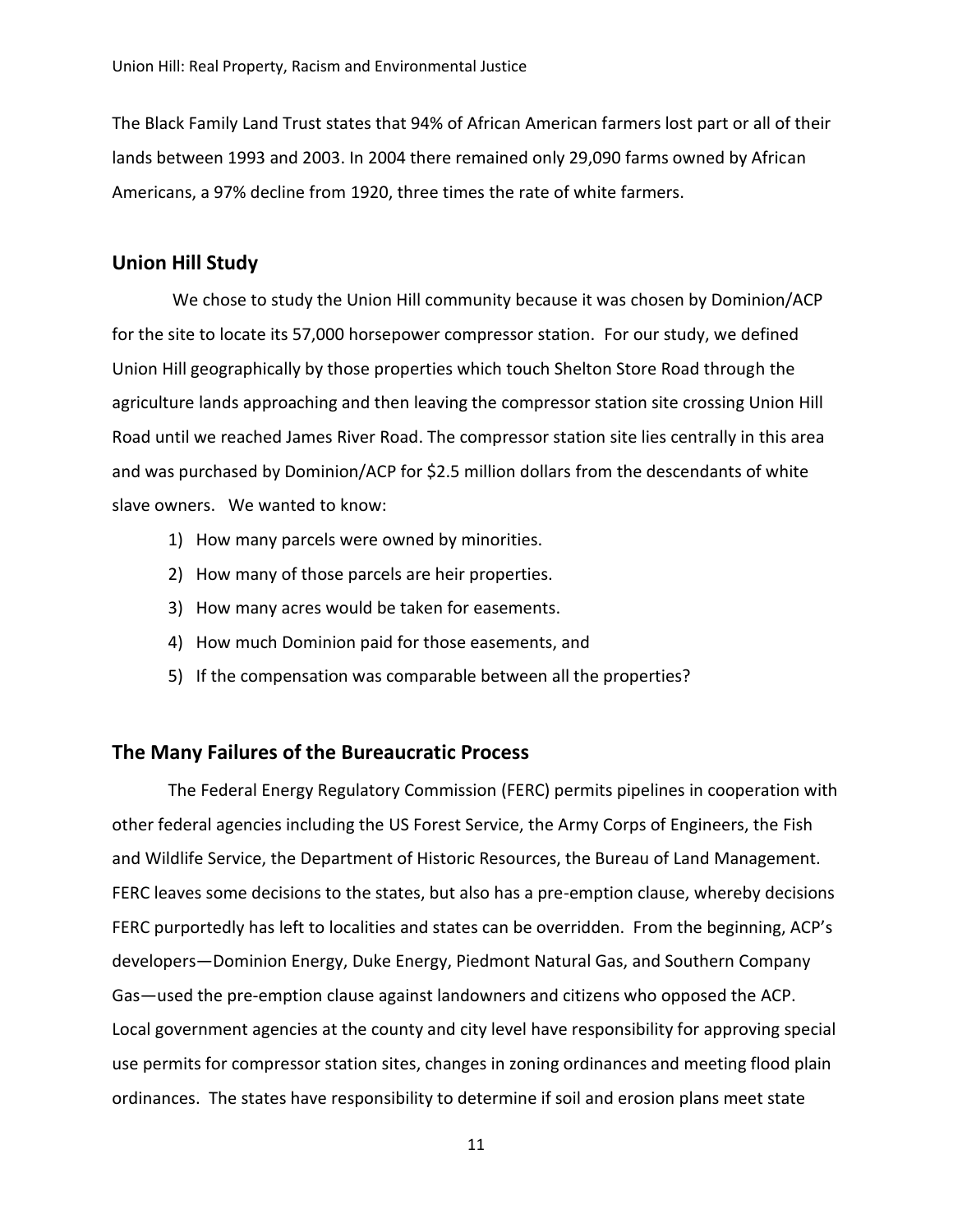standards and if those plans would protect water quality, allowing the issuance of a Clean Water Act Section 401 water quality certificate. Permits to approve how much air pollution is acceptable when compressor stations are operational are also left to the State.

The permitting process is convoluted; it allows Governors to claim that pipelines are permitted by the feds and states have no part to play. There were many failures during the permitting process with the ACP. One of the most glaring was the failure of federal, state and local officials regarding environmental justice along the pipeline route, specifically with regard to the siting and operation of the compressor station in the Union Hill community.

In Buckingham County, the local planning commission and Board of Supervisors completely ignored local zoning special use permit requirements, allowing the ACP—which is a gas transmission line and not a utility—to use a utility exemption to obtain a special use permit.<sup>13</sup> Further, they ignored evidence presented at hearings of disproportionate impact to a majority-minority community and requests by the public to conduct an environmental justice review of the site chosen for the compressor station.

Virginia's Department of Environmental Quality stated in an email it had not conducted an environmental justice review of the Union Hill community before issuing the 401 water quality certification because it was not required to do so. Likewise, Virginia DEQ Air Permitting staff fell short before the first hearings of the State's Air Board for the compressor station. Under immense pressure from the public and grassroots groups, DEQ's Director of Air Permitting completed a cursory look at the environmental justice issue stating publicly that if permitting met the National Ambient Air Quality Standards, issuing a permit could not cause a disproportionate impact on the Union Hill community. In a most telling breech of public trust, Virginia's Governor replaced two members of the state's Air Board before they had the opportunity to vote on the permit, but after they voiced questions of DEQ staff and Dominion Energy executives at a hearing in November 2018.

Dr. Lakshmi Fjord had completed a door-to-door survey of the Union Hill community and found that 83% of those surveyed were African American. This study was peer reviewed

<sup>&</sup>lt;sup>13</sup> "Pollution Report: Unfair, Illegal and Unjust," Blue Ridge Environmental Defense League Technical Report 16-342 (2016) available at http://www.bredl.org/pdf5/161207\_air\_pollution\_report-FINAL.pdf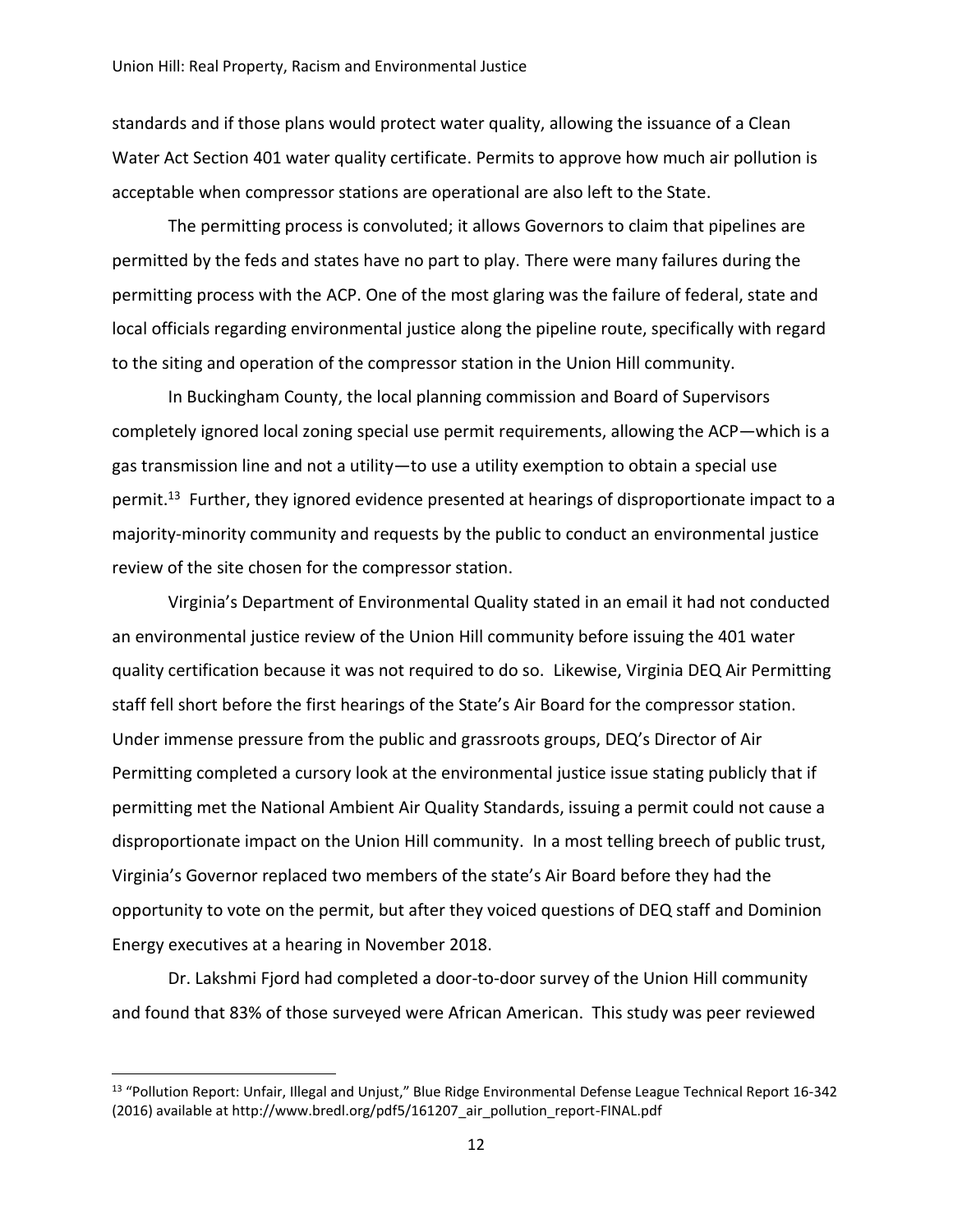and yet the DEQ's Air Permitting staff discounted it and the Air Quality Board ultimately ignored it, voting to approve the air permit for the Union Hill compressor station in January 2019. The Charlottesville office of the Southern Environmental Law Center has filed a lawsuit on behalf of the Union Hill community appealing the Air Board's approval of the permit.

In August, 2018, the Governor's Advisory Council on Environmental Justice issued a report clearly stating that all permitting for both the Mountain Valley and Atlantic Coast Pipelines should be paused. The report also made clear that the siting of the compressor station in Union Hill was "environmental racism." The Governor ignored the report. The ACEJ re-confirmed its unanimous vote in favor of the report at its next meeting. The report was again dismissed by the Governor. Next, Cabinet Secretary Matthew Strickler issued a terse statement. According to Blue Virginia:

Strickler's one-page letter all but ignored the Council's findings, prompting the Virginia State Conference of the NAACP to say that it was "troubled by Strickler's 'inadequate' and summary dismissal of the serious, pressing and legitimate issues raised by the Governor's own Advisory Council."<sup>14</sup>

Finally, at its October meeting, the ACEJ was informed by Senior Assistant Attorney General Paul Kugleman that the committee didn't legally exist because these types of Board's must be reconstituted at the beginning of a new Governor's term, or at least annually by the date they were formed. This Council was originally created on October 31, 2017 by then Governor Terrence McAuliffe. ACEJ's report was well-researched. Nevertheless, Governor Northam ultimately disbanded the Advisory Council on Environmental Justice. Clearly, four hundred years of racism has a hold on the Governor of Virginia.

#### **Study Area**

The methodology employed in this report began with searching the federal database for eminent domain lawsuits filed by ACP against landowners in Buckingham. There were 38.

<sup>14</sup> Blue Virginia, "*October Surprise! Governor Ralph Northam, Secretary Matthew Strickler tell Advisory Committee to Go Away, Literally,"* by John Sokolow, October 25, 2018. http://bluevirginia.us/2018/10/october-surprisegovernor-ralph-northam-secretary-matt-strickler-tell-governors-advisory-council-on-environmental-justice-to-goaway-literally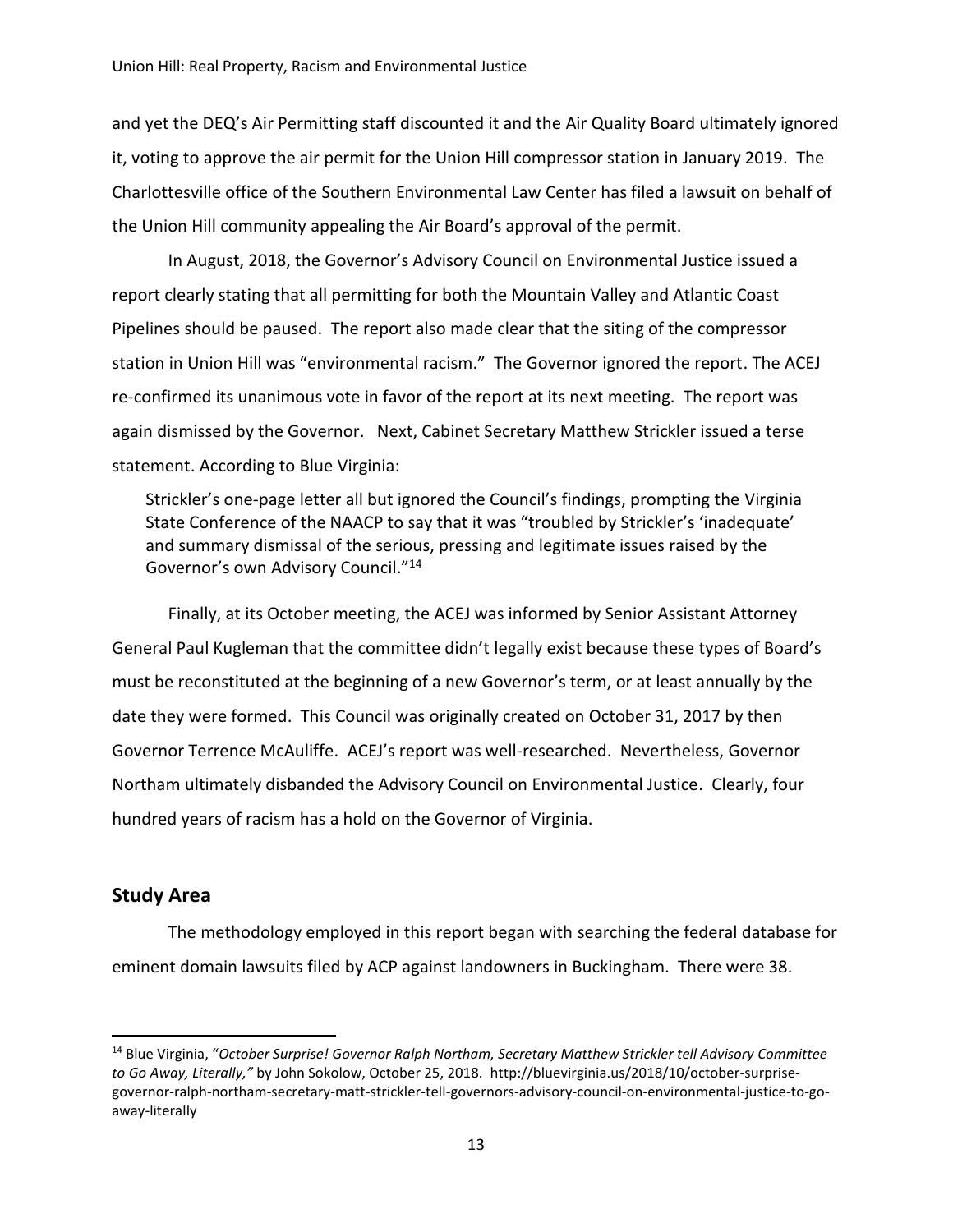From this information, we completed over 120 hours of research in the Buckingham Court Clerk's Office to determine ownership of the properties, if the properties were heir properties, and if easements had been obtained by the pipeline developer. Of the 38 federal eminent domain lawsuits filed by Dominion/ACP in Buckingham County, we determined as many as 19 were heir properties.

For this study, we chose properties along the route of the proposed Atlantic Coast Pipeline which have been designated to host the pipeline as it approaches and leaves Compressor Station 2. Compressor Station 2 is a 57,000 horsepower toxic, polluting industrial facility which, if built, will be located on 68 acres in an agriculture zone in a rural area surrounded by a majority-African American community. A study completed by Anthropologist, Dr. Lakshmi Fjord indicates within 1.1 mile of the compressor station, the community is 83% African-American with a population density of 99 people per square mile. Buckingham County, as a whole, is 35% African-American, and has a population density of 29 people per square mile.<sup>15</sup> We chose these properties because they fall within the Union Hill community. Geographically, we began with properties adjoining Shelton Store Road through the agricultural area approaching the compressor station site then leaving the compressor station site crossing Union Hill Road until we reached James River Road. Our research includes a total of 15 properties excluding the compressor station site. Determining ownership, verifying that the pipeline will cross the properties, if easements had been obtained, the amount of compensation paid for the easements, and if the properties were heir properties were key goals of our research.

<sup>15</sup> *Union Hill Community Household Study Site and Methods Report: A Community Participatory Action Research Project, Part II, Households: Demographics, Health, Land Use, Family Heritage,* Dr. Lakshmi Fjord, December 2018.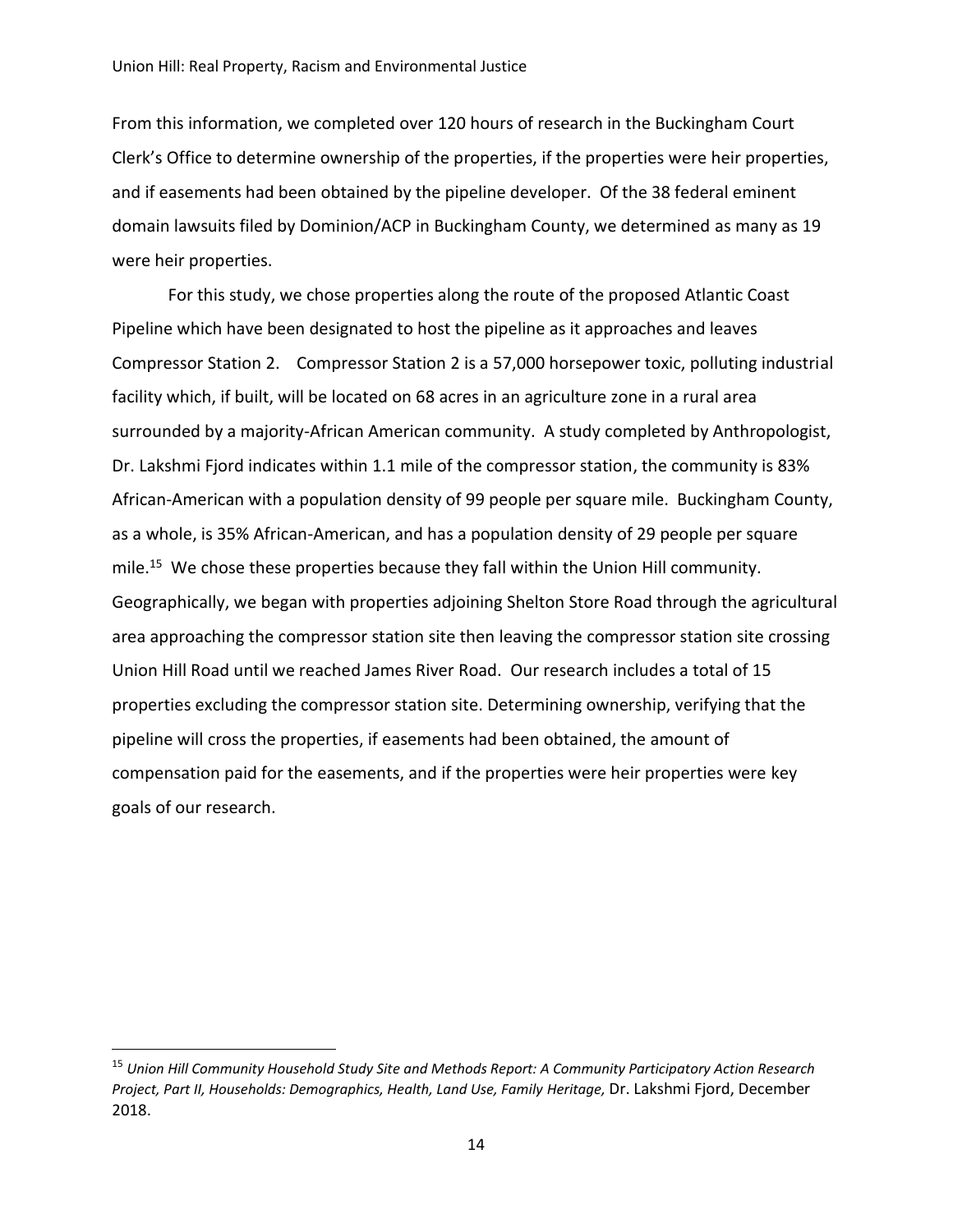

In an attempt to determine the length of time a particular family had owned the property and if the property had been given to a freedman or purchased from a slave owner, we also completed genealogic research on the families of the heir properties. However, because the courthouse was burned to the ground in 1869, it was nearly impossible to establish and prove ownership prior to that date. Documents from the Buckingham Historical Society were helpful in locating surrounding plantation homes, as well as family and slave cemeteries. Not unexpectedly, it was much more difficult to learn about the history of the freedmen who settled Union Hill. Who were the parents of those freedmen? Where were the buried? On which of the many plantations in the area did they struggle to survive during their enslavement? For the most part those questions remain unanswered. The slave cemeteries are mostly overgrown with trees and brush, offer no names and if a grave is marked at all, it was by a field stone. Men, women and children who were the backbone of the South's economy, who toiled every day to make others wealthy, who were owned by white slavers will for eternity remain anonymous.

15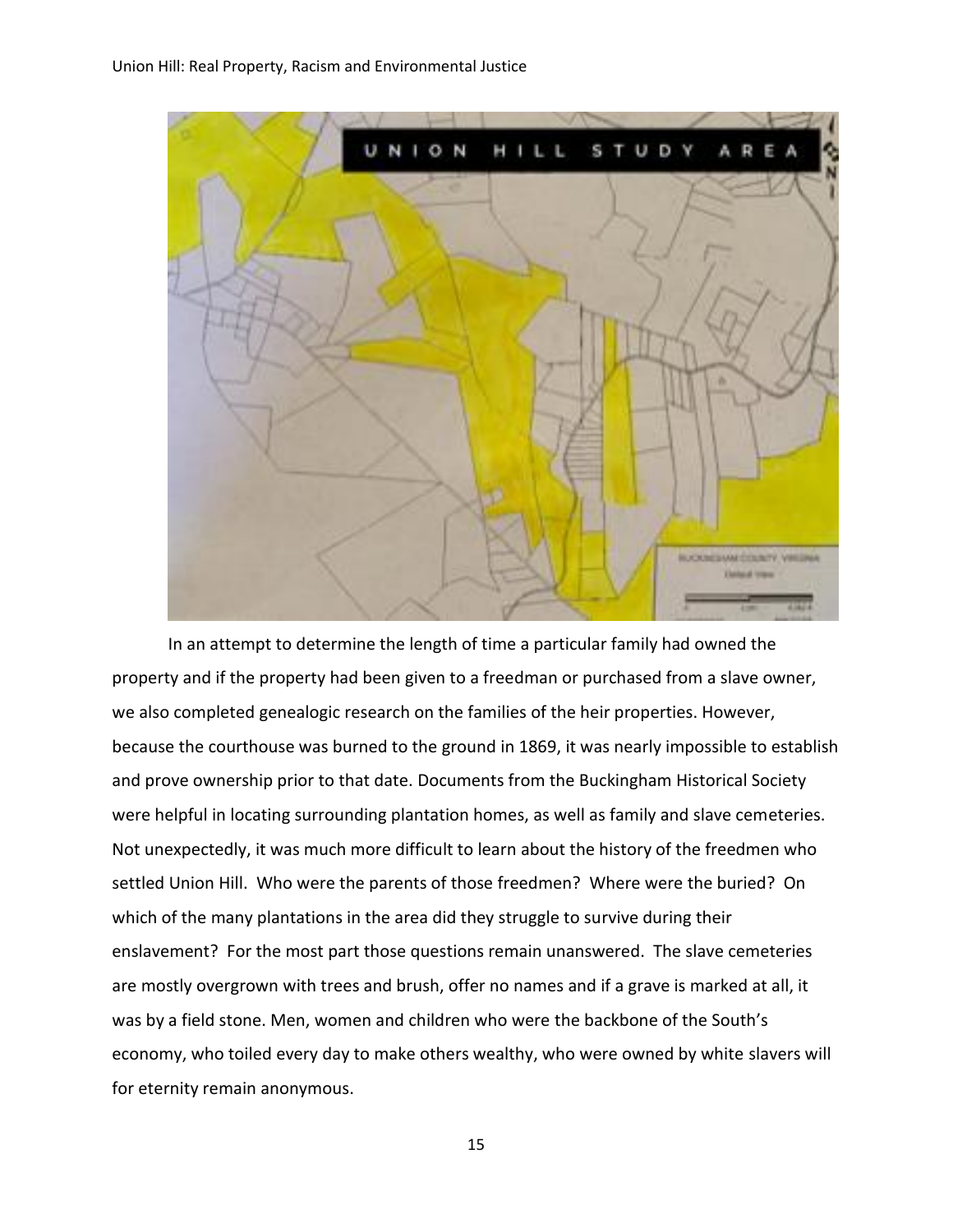# **Errors Uncovered by This Study**

While we expected to find errors and/or inaccuracies in the records of Buckingham County, it was concerning that 3 of the 15 properties (20%) we studied were incorrectly defined in the tax maps. When seeking assistance from officials in the Commissioner of Revenue's office, we discovered little effort and/or knowledge regarding our issues with these properties, nor much willingness to help us solve the problems we were facing. Therefore, we spent many hours pulling information from deed records of adjoining properties which were not within our study area searching for survey plats which we hoped would facilitate us creating the correct boundary lines of the properties in question. To confirm boundary lines, we searched for survey stakes, recorded the GIS coordinates of those stakes and submitted them to our GIS cartographer, Stephen Metts, who created GIS images of the properties as they exist, and should appear in Buckingham County's GIS maps. This ground-truthing work was completed by volunteers from the community with oversight of another volunteer who had gained experience finding property lines during his career selling rural real estate. Proving the actual boundaries of properties was essential to our study because we needed to verify the ACP, if built, would actually cross these properties. This work also allowed us to rule out properties the Buckingham GIS system incorrectly indicated the ACP would cross.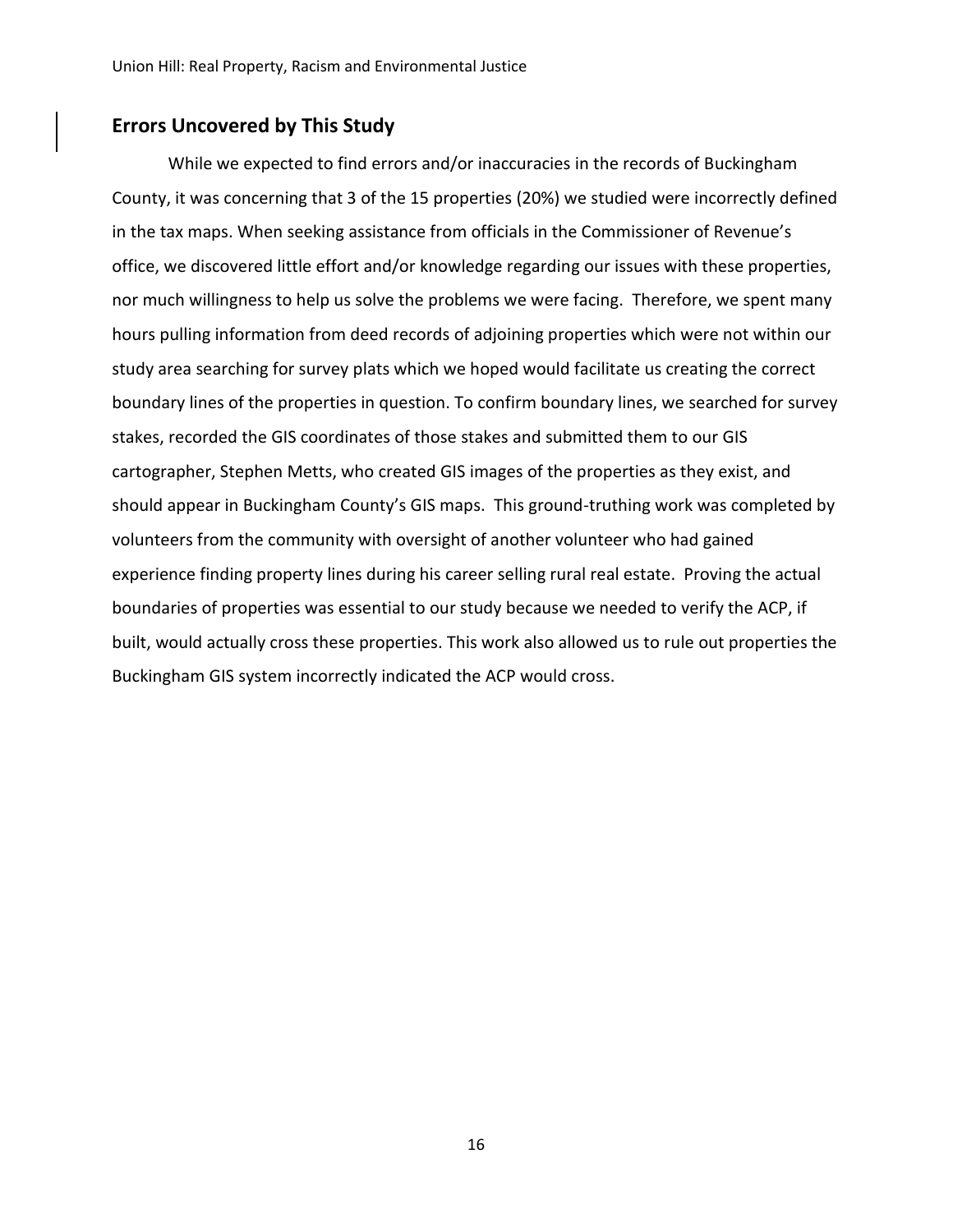The first property so identified was part of an 1881 division of property and deeds included a survey. The County's GIS mapping indicated its shape and location to be very different from the survey. Records in the Commissioner of Revenue's office, provided to the Clerk's office, indicated the parcel did not adjoin the lands of Variety Shade Landowners, and therefore, would not be in the path of the proposed ACP. In our attempts to determine its proper shape and location, we researched adjoining properties. With boots on the ground we then found survey irons for this property, marking their GIS reference points and mapping them to create proper boundaries giving us the correct shape and location of the property.

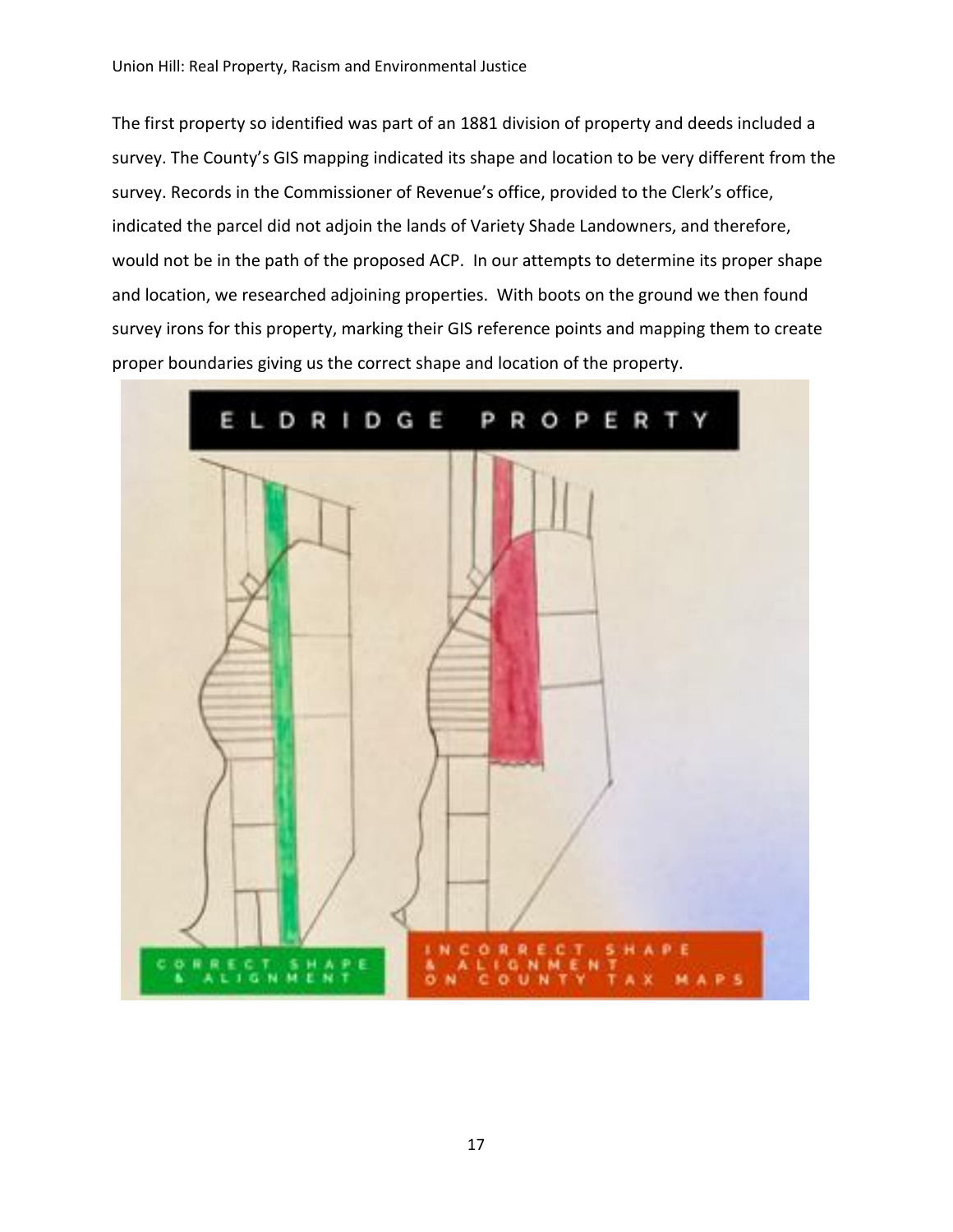The second property also spatially misidentified was therefore aligned incorrectly in Buckingham County's Tax Maps This property was again originally a part of the division of property to the heirs of Granderson & Elizabeth Fern Moseley. The property was residue of Lot 2 of the original 1881 survey and left to their daughter Ella Lee Moseley. It was listed in the Tax Maps and by Buckingham County's Commissioner of Revenue's office as having an "Unknown" owner.

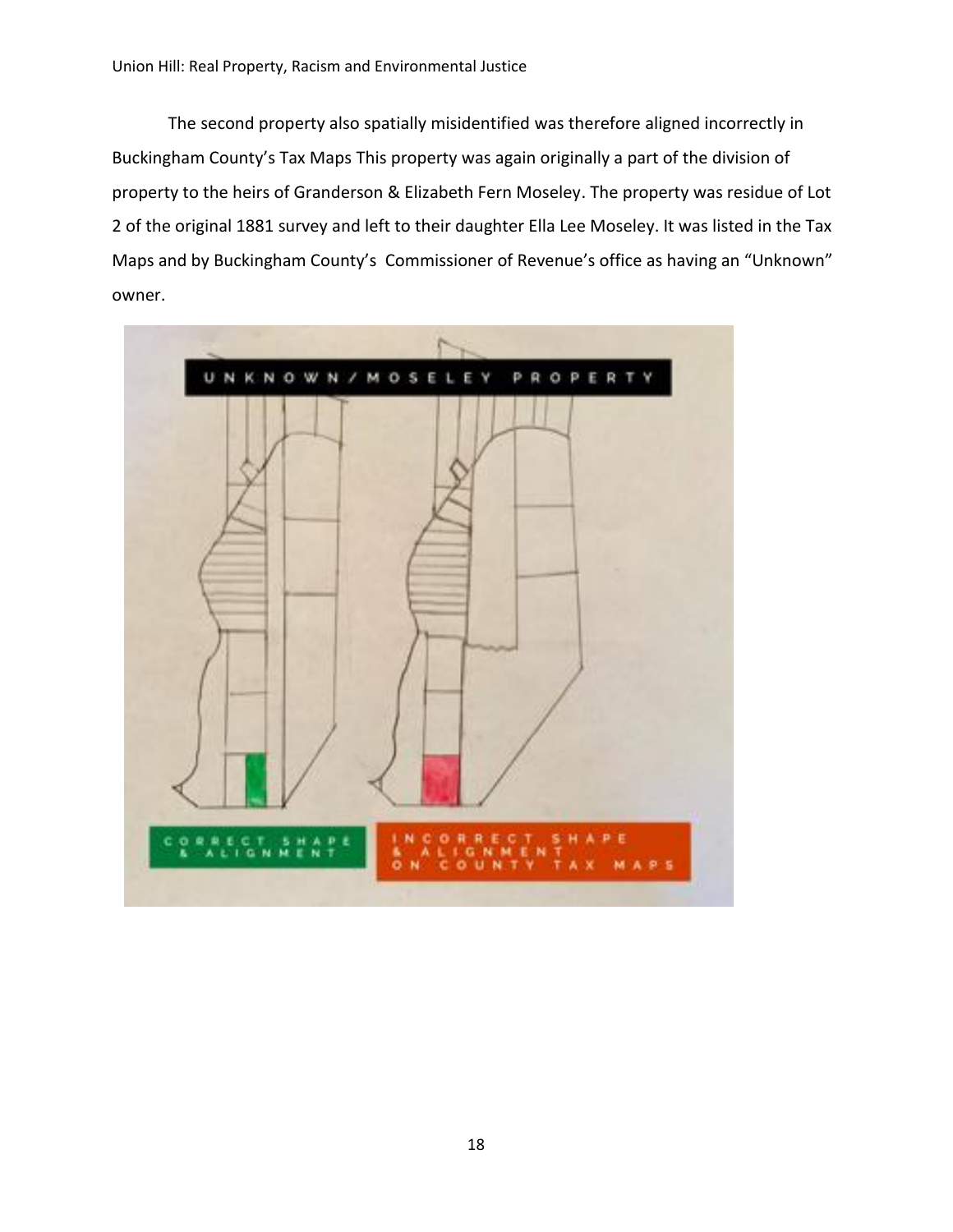The tax maps incorrectly indicated a third property, the Gordon Family property, as well. Tax Maps extended a third property in between the Gordon and Morris properties, which are both crossed by the ACP. To prove that the third property did not separate the Morris and Gordon properties, we researched deeds and conducted on the ground research locating survey markings from an early 1900's survey.



In addition to shape and location issues on a fourth property, deed records in the Buckingham Courthouse showed discrepancies and confusion surrounding a property marked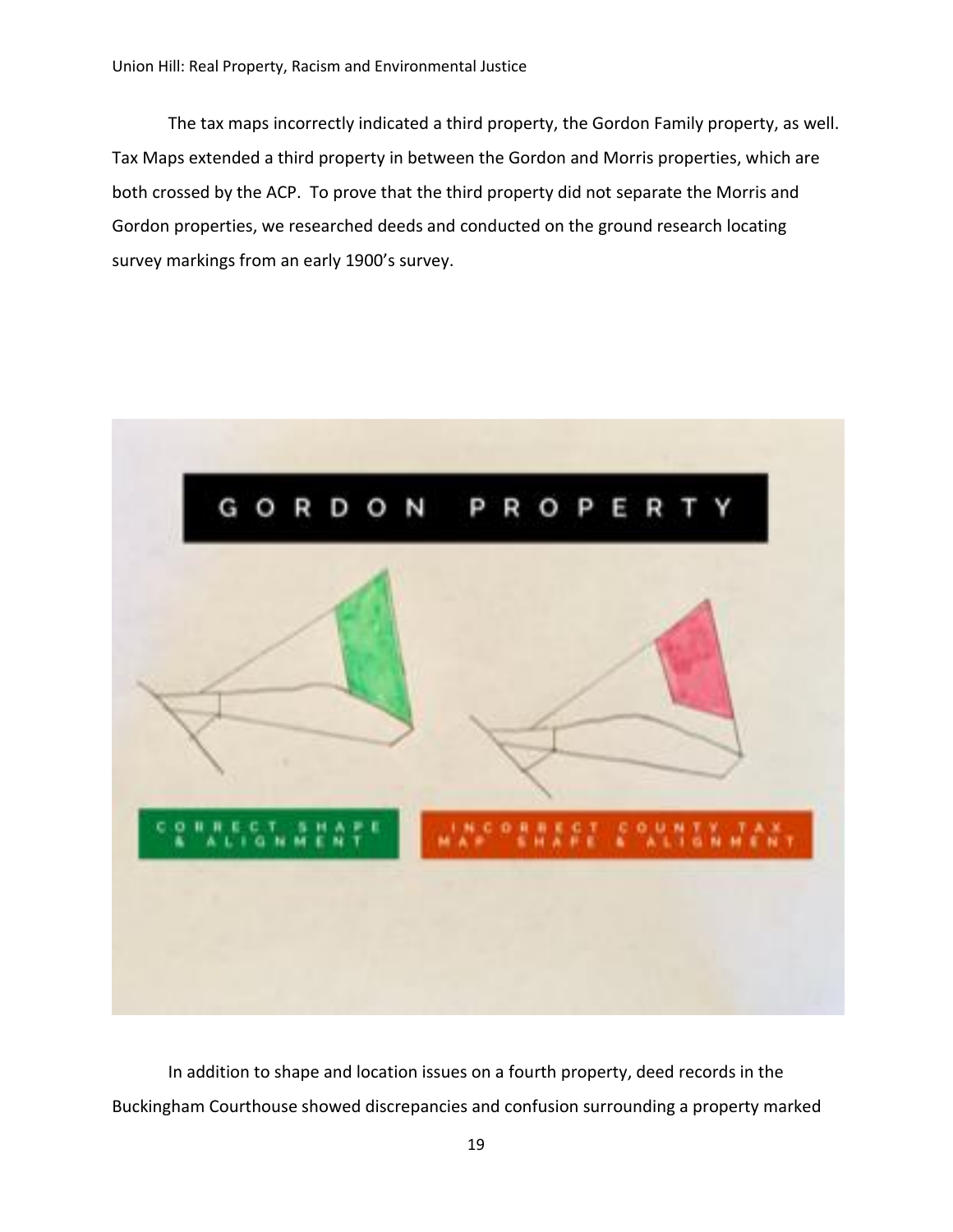"Unknown" in tax maps which would be crossed by the ACP. This area is marked as being Tax Map 107-2 in County Records. During our research we found some deeds and plats referred to the unknown property as being owned or "probably owned" by Philip Perkins, while other data indicated it could be part of the parcel owned by Sarah Perkins Moseley Eldridge, or residue of a parcel not sold by Ella Lee Moseley, or still yet owned by other adjoining property owners. This required us to again spend time researching adjoining properties to determine how they were shaped and the acreage of each to determine ownership. In the end, we took all our research to an attorney who completed a title search on this "Unknown" tract to confirm our research. He determined that Mr. Perkins never owned the property. Part of it was, as we believed, a portion of the Eldridge Property, some a part of the Variety Shade Landowners Association property, and at least one additional landowner who is not a part of our study. It is concerning that these discrepancies have been allowed to persist for almost 140 years languishing on the County record books without investigation.

#### **Findings & Conclusions**

Our research found a portion of the Union Hill community was built on property which had been owned by the Robert Moseley family. The first Moseley who came to Buckingham County was Robert Moseley and the home he built was called "Willow Lake" approximately 1.5 miles southwest of Union Hill. Robert Moseley purportedly purchased thousands of acres in Buckingham around the time of Buckingham's formation in 1761 when he arrived in the community. Information from documents and books in the Historic Buckingham, Inc.'s museum indicate that the Moseley's built several plantation homes in addition to Willow Lake.<sup>16</sup>,<sup>17</sup> Those homes include: Variety Shade built in 1798 by Colonel William Moseley; Wheatland built in 1790 by Arthur Moseley; Richmond Hill also known as Rolfeton owned by Lt. Benjamin Moseley; and still others which became Moseley properties through marriage including Pleasant Hill and Marshall Place. We have no written record of how many slaves the Moseley family owned throughout the years prior to the abolishment of slavery. History indicates they

<sup>&</sup>lt;sup>16</sup> "The Courthouse Burned, Book I" by Margaret A. Pennington and Lorna S. Scott, reprinted 2002.

<sup>&</sup>lt;sup>17</sup> "The Courthouse Burned, Book II" by Margaret A. Pennington and Lorna S. Scott, reprinted 2002.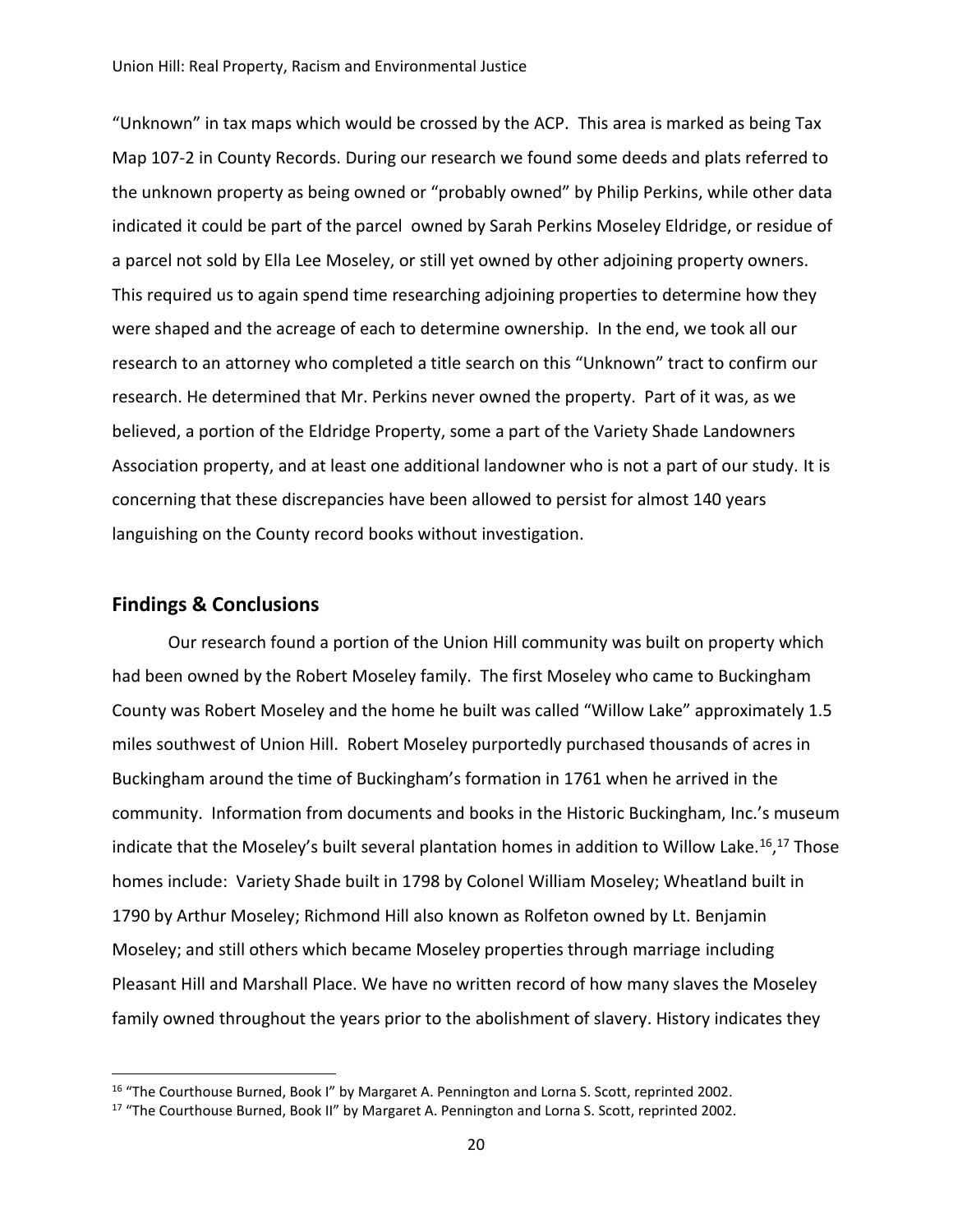did own slaves and documentation shows the Moseley plantations have unmarked slave burial grounds. Moseley family members married into other slave holding families in the area including the Bondurants, the Eldridges, and the Perkins.

The specific Moseley property we refer to as becoming a part of Union Hill was found in deed and chancery records in Buckingham County. Grandison Moseley's wife Elizabeth died prior to his death in 1878. This caused a case regarding the estate to be heard before a group of Commissioners who would ultimately divide the property among the Moseley heirs. Willow Lake, the first property owned by a Moseley in Buckingham County and a second property known as the "Winters Tract" were ordered partitioned between the children of Grandison and Elizabeth Fern Moseley. Elizabeth was the daughter of Arthur Moseley. Grandison was the son of William Francis Moseley. William and Arthur were both sons of Robert Moseley, thereby making Grandison and Elizabeth first cousins and both grandchildren of Robert Moseley and his wife Magadline Guerrant Moseley. Records indicate the "Winters Tract" were the "maiden lands" of Elizabeth Fern Moseley. The Winters Tract consisted of 176 acres, most of which would be sold to freedmen or their descendants during the ensuing years. See Appendix B for a copy of the survey of the Winters Tract from 1881.

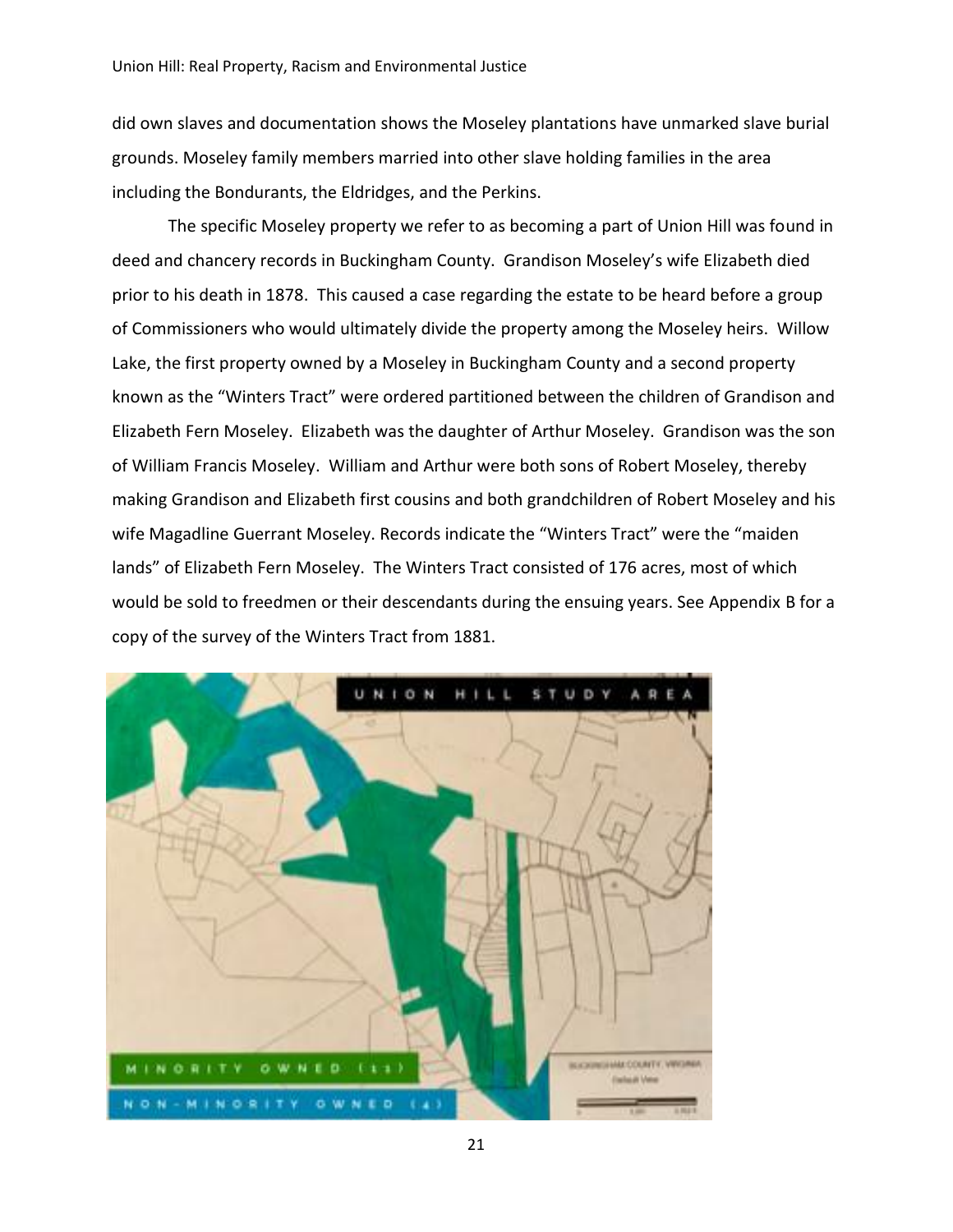Additionally, we found many freedmen or their descendants purchased land from Mrs. A. F. M. Smith who was a descendant of Arthur Moseley who built Wheatland. Arthur was the son or Robert Moseley of Willow Lake.

Of the 15 properties studied, we found eleven of the fifteen (73%) are minority owned. Eight of the fifteen are owned by African American families, one by a Latinx family and two by those of native American descent. Nearly half, seven of the fifteen (47%) are heir properties, with five of those seven (71%) heir parcels being owned by African-American families. The other two properties are owned by descendants of native Americans.

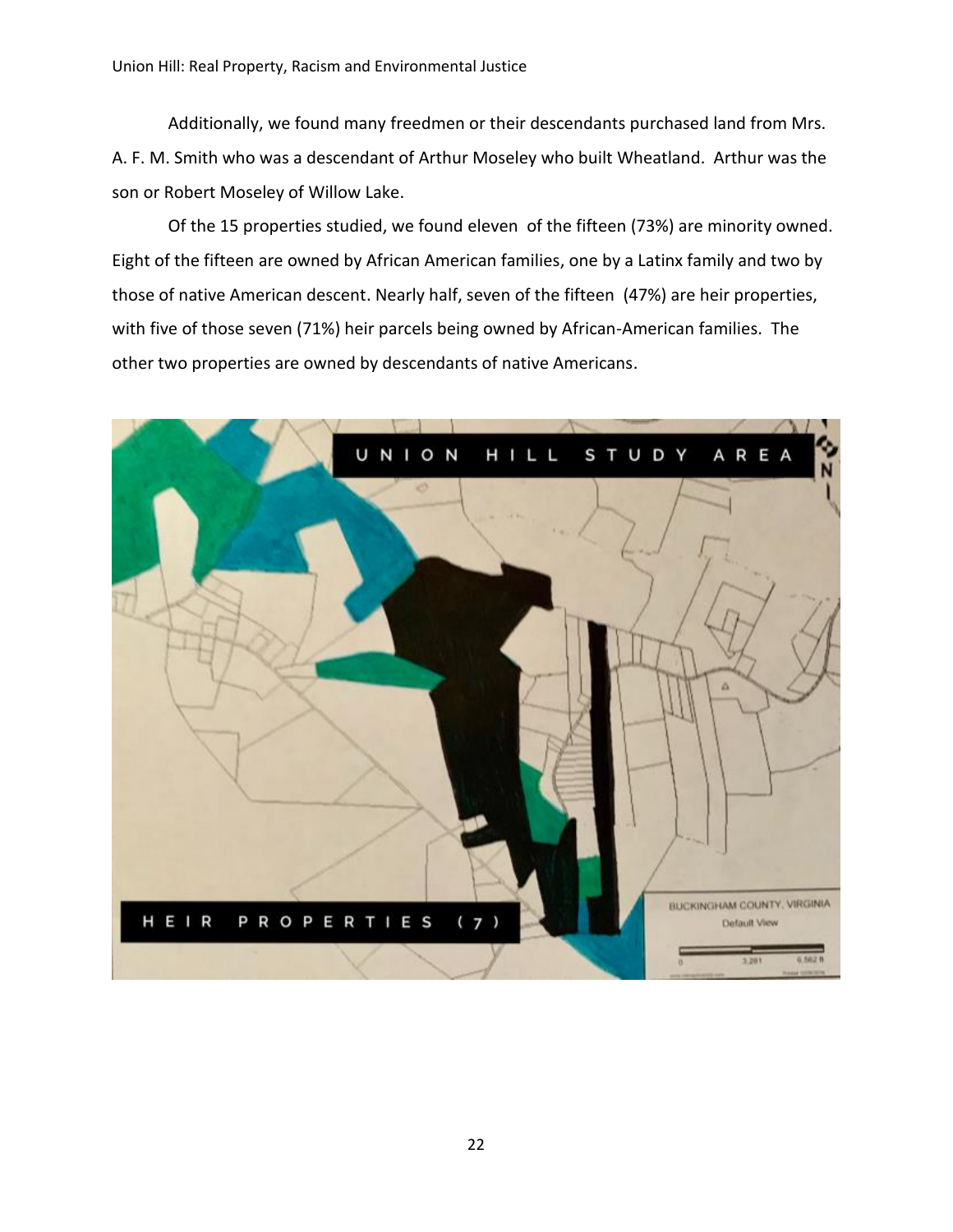# **Conclusions and Recommendations of this Research**

Heirs property means that each individual heir has a common interest in the property and no one has a controlling interest. Therefore, all families owning heir properties are at a distinct disadvantage in any attempt to protect those properties from eminent domain takings by the Atlantic Coast Pipeline.

The number of heirs generally increases with each generation, many of whom have never seen the property. Those who live in the community have not only their ownership interest in the property, but often a cultural attachment to these properties. Some may currently live or during their lifetimes have lived on the property in previous years with grandparents or great grandparents. Others may have protected the common interest of all the owners by paying the annual property taxes on the property so it would not be sold.

in 2019 Virginia failed to pass a law titled the "Uniform Partition Act," which would determine how heir properties are divided. We believe this law needs to be passed to protect the lands of heir property families from being taken through eminent domain or forced to be partitioned or sold. Currently owners in common can force a sale by petitioning the courts asking for their share of the property or compensation for that share. There is no provision which would allow other owners in common (other family member/heirs) to a first right to purchase another heir's interest in an heir property.

The taking of private property for public good has been a practice used frequently for schools, roadways and other public projects. It has only been in recent history that private property has been taken by private industry in furtherance of its desire to grow its business. The taking of private property in marginalized communities exacerbates and disproportionately impacts their ability to build wealth, while also affecting the health and safety of the communities in which they live. The African American community has been systematically put in the position to fail. We suggest heirs property owners seek assistance to create land trusts to protect these legacy properties from being sold on the auction block. We also suggest everyone have a will with clear direction in the disposition of any property owned.

23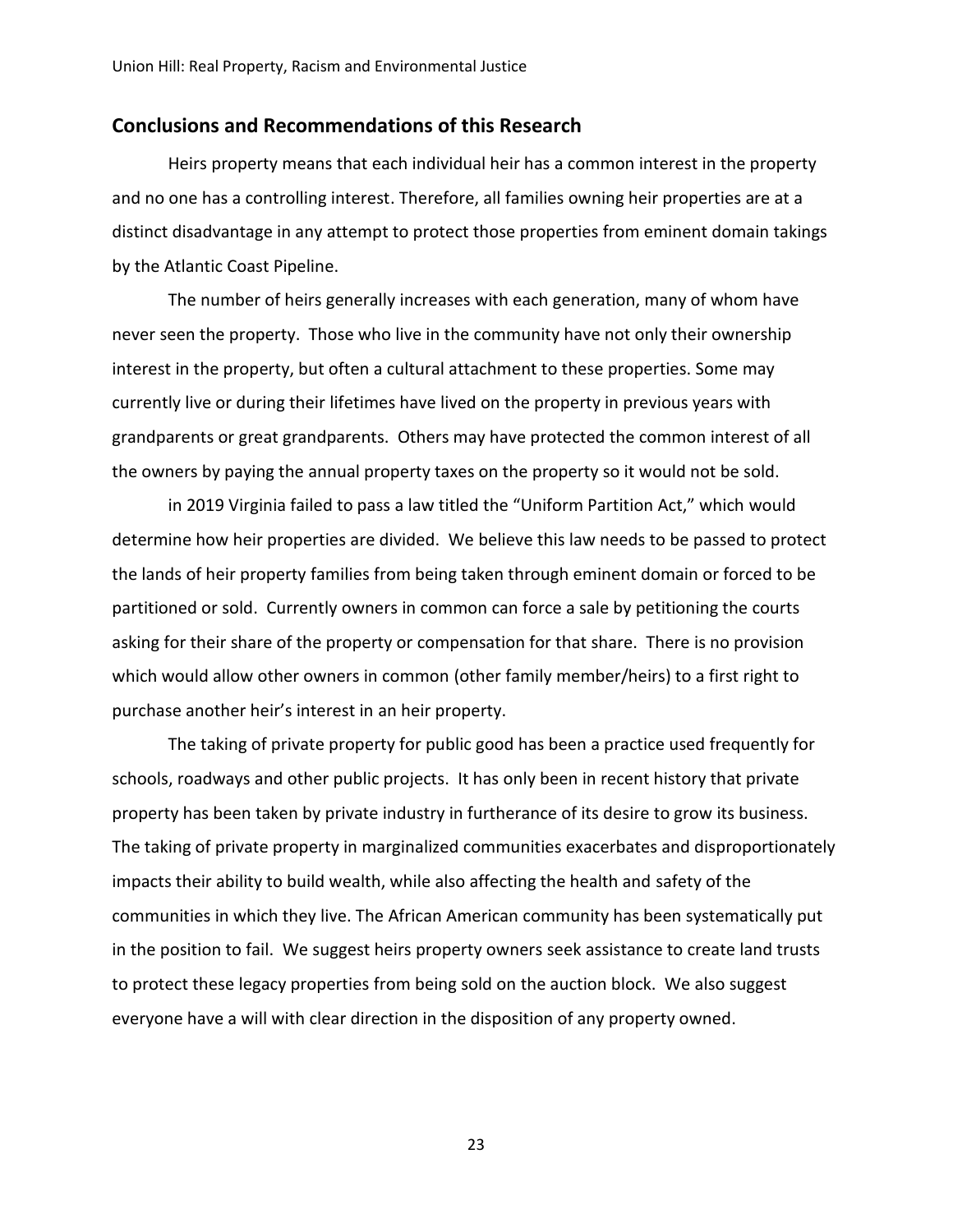We have included a chart which depicts the price per linear foot paid by Dominion/ACP for the easements through the Union Hill study area to-date. There are only ten of the 15 properties included because five of the properties remain tied up in the courts. All five properties which have not been settled are heir properties. These properties will most likely be taken through the "quick take" process. Quick take will allow Dominion/ACP access to the properties even though all owners-in-common have not signed easements. We chose to share the compensation paid without landowner names and by the linear foot to portray the incredible disparity in compensation paid to landowners for easements. Please remember all 15 of these properties lie, geographically, within about two miles from each other. The compensation paid at its lowest point is \$5.51 per linear foot; at its highest is \$1,278.34 per linear foot. We question what reasons could possibly result in such a wide range of compensation in this study area? In general, the properties are very similar…agricultural land either used for farming or forestry. One other observation: generally, those landowners who resisted or held out received larger payments than those who signed easements early in the process.



The ACP paid \$36,765 per acre (\$2.5 million for 68 acres) for its compressor station site to the descendants of the slave owning colonialists. This is an astonishing figure when one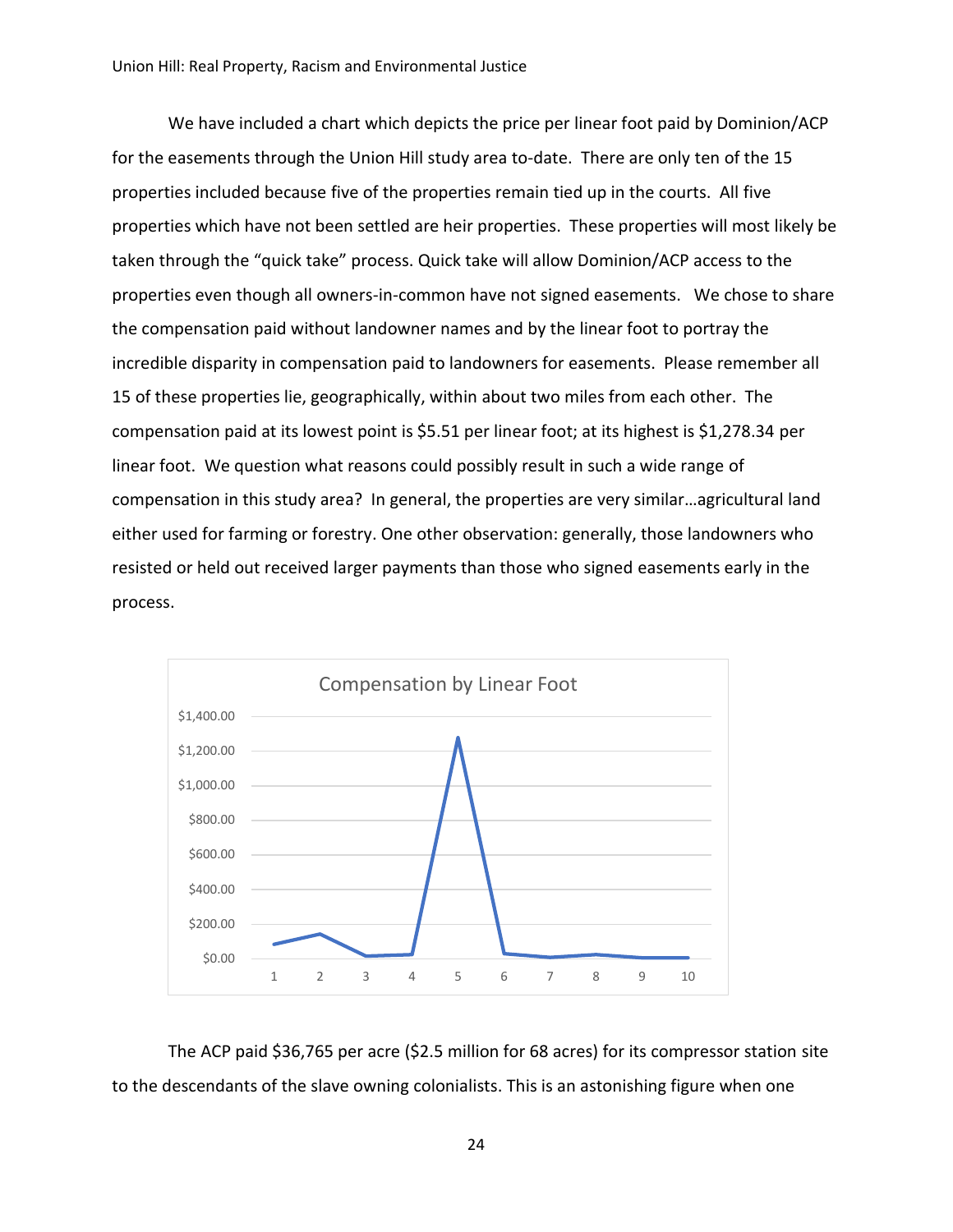considers the property was assessed for \$68,000 at the time of purchase. ACP will take 30.37 acres for permanent and temporary easements and access roads from the 15 Union Hill properties. To date the compensation paid totals \$205,768.85, just 8.2% of what it paid for the 68 acres. Comparing price per acre, Dominion/ACP is paying an average of \$6,775.40 per acre for easements, versus \$36,765 per acre for the compressor station site. While Dominion asserts these takings are "easements,' they severely limit the use of the "easement" area in perpetuity. No trees may ever be grown on the easement again. No homes or structures of any kind may ever be built on the easements. Even operating farming equipment across these easements requires additional construction measures.

Union Hill will be forever changed if forced to host a toxic, polluting compressor station in addition to a 42" high pressure fracked gas pipeline. The disproportionate impact on this majority-minority community will not only be felt in the degradation of their health safety, and welfare. Construction of the ACP will continue an historical and scurrilous policy which limits the opportunities for wealth building of the descendants of the freedmen who settled Union Hill.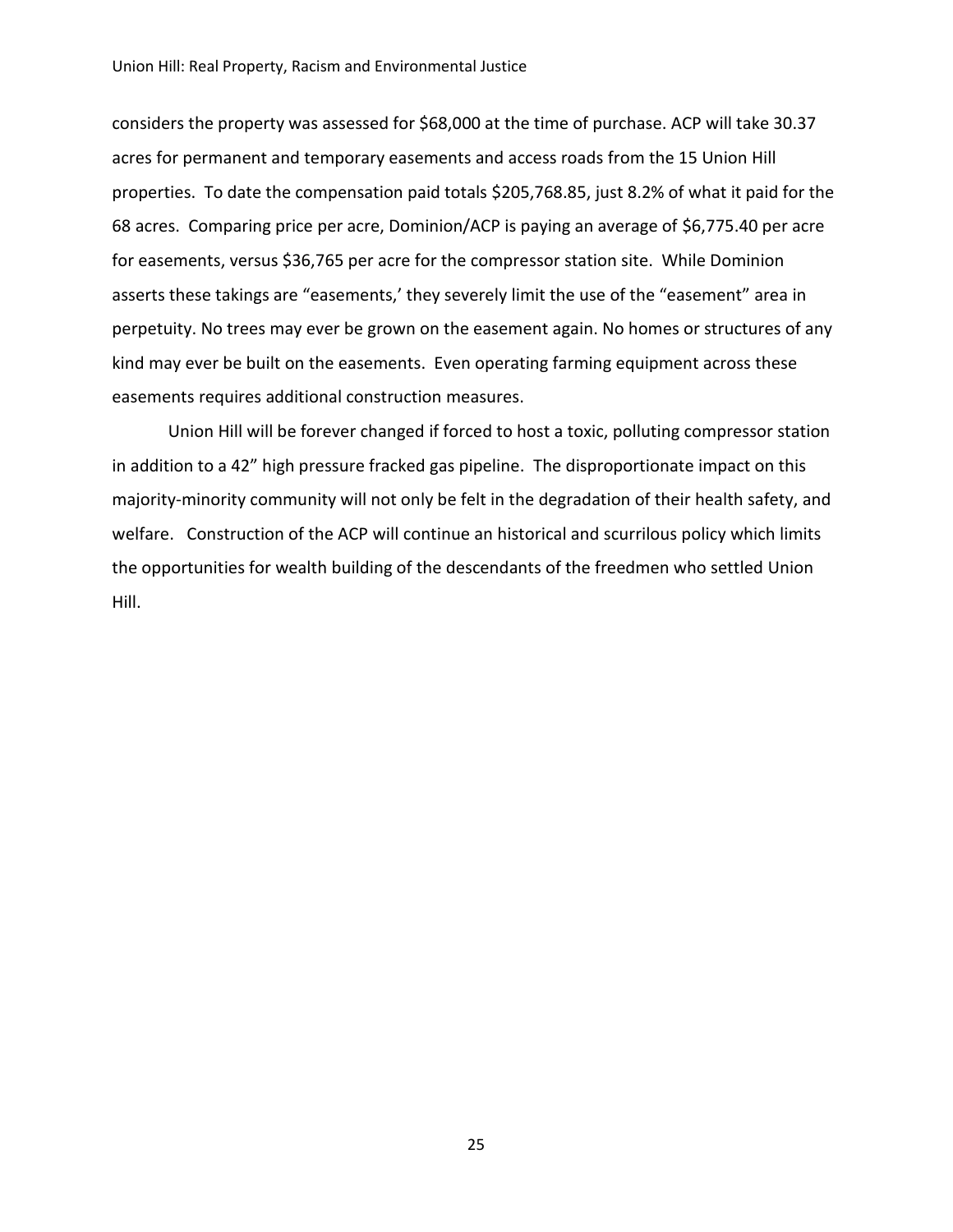# **Appendix A: Case Study Specifics**

All information contained in this report with the exception of quotes from community members was found by researching public records such as deed and will records or historical documents and books in the public domain.

Below are descriptions of the heir properties in Union Hill, their owners, and the status of the easements for the ACP.

# **Heirs Properties in the Study Area:**

#### **The Harper Family**

The Harper property was purchased in 1885 by freed slave Taylor Harper for \$15 from former slave owner Robert D. Moseley. His son purchased an adjoining parcel consisting of 27 acres in 1916 for \$25.00 from H.G. Moseley, son of Robert D. Moseley. This land has been passed down through the generations to all the descendants of Taylor Harper. The land contains gravesites from the Bondurant, Perkins and Pride families in the Union Hill area.

For over 50 years, the family has held a family reunion on the homestead property. Family members from all over the United States return to reunite and celebrate their heritage on this property. There are five households of Harper family's descendants living within a quarter mile of the compressor station site who live on fixed incomes below the poverty line and who have chronic health issues.

A fifth-generation descendant Richard Walker fondly recalls leaving his home in New Jersey to spend every summer in Union Hill at the Harper homestead. Richard now resides in Richmond, Virginia and frequently spends time in Union Hill with his family. During this battle with Dominion, he has become the spokesperson for his family in fighting to stop the eminent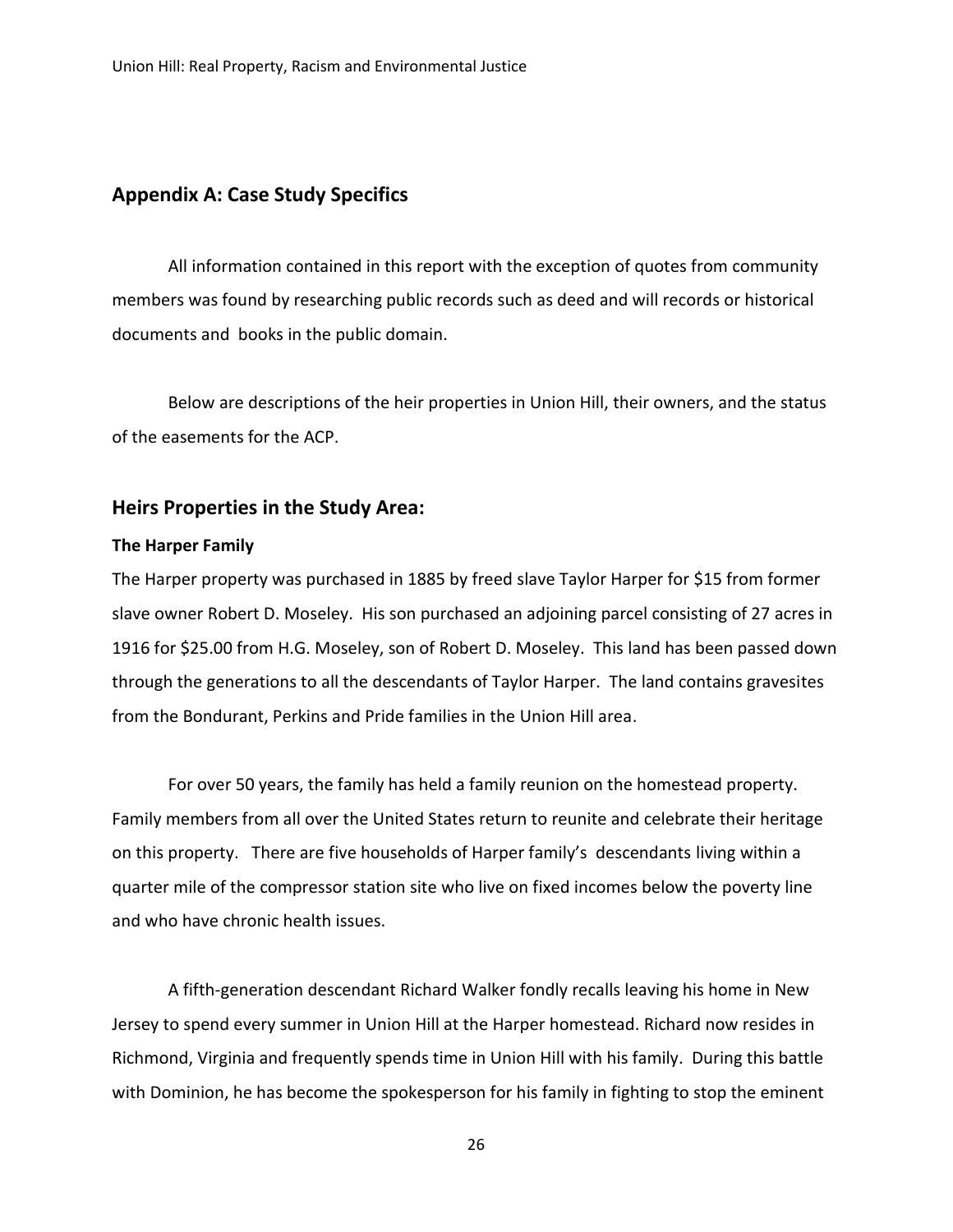domain process. He says, "Virginia's laws still perpetuate systemic racial policies and I won't allow my family to be harmed anymore."

Acres for Permanent Easement: .39 Temporary Workspace Easement: .40 Compensation: Undetermined at this time Federal Lawsuit Filed by Dominion: Yes Easement Signed: No

#### **The Gordon Family**

A second legacy family purchased land in 1907 from Mrs. Anna Friend Moseley Smith. Mrs. Smith was the great granddaughter of Arthur Moseley who built Wheatland in 1790, and the great great granddaughter of Robert & Magdaline Guerrant Moseley of Willow Lake. Lewis Gordon and his wife paid Mrs. Smith \$50 for 17 acres more or less. The Gordons also sold a 6-acre parcel to Philip Perkins which we assume the family lived on prior to the purchase from Mrs. A.F.M. Smith. The 17-acre parcel is the second parcel approaching the compressor station site.

A descendant who currently lives just a few hundred yards from the 17-acre property lived with her mother and grandmother in the homeplace while her father served in the military during World War II. The old homeplace on the property was torn down sometime after 1942. Though no one lives on this property today, descendants like Mrs. Rose live within 200 feet of the land purchased by Dominion Energy for the compressor station. These descendants continue to fight to keep the pipeline off their family's land. Other descendants, mostly those who live outside of the area, have signed easement agreements.

The Harper and Gordon lands adjoin. The pipeline path runs down the adjoining boundary line, weaving back and forth between the two properties. We believe Dominion is attempting to use an old easement for a long ago abandoned County road Even though the County abandoned the road, it would still be a legal access for the family to reach its property.

27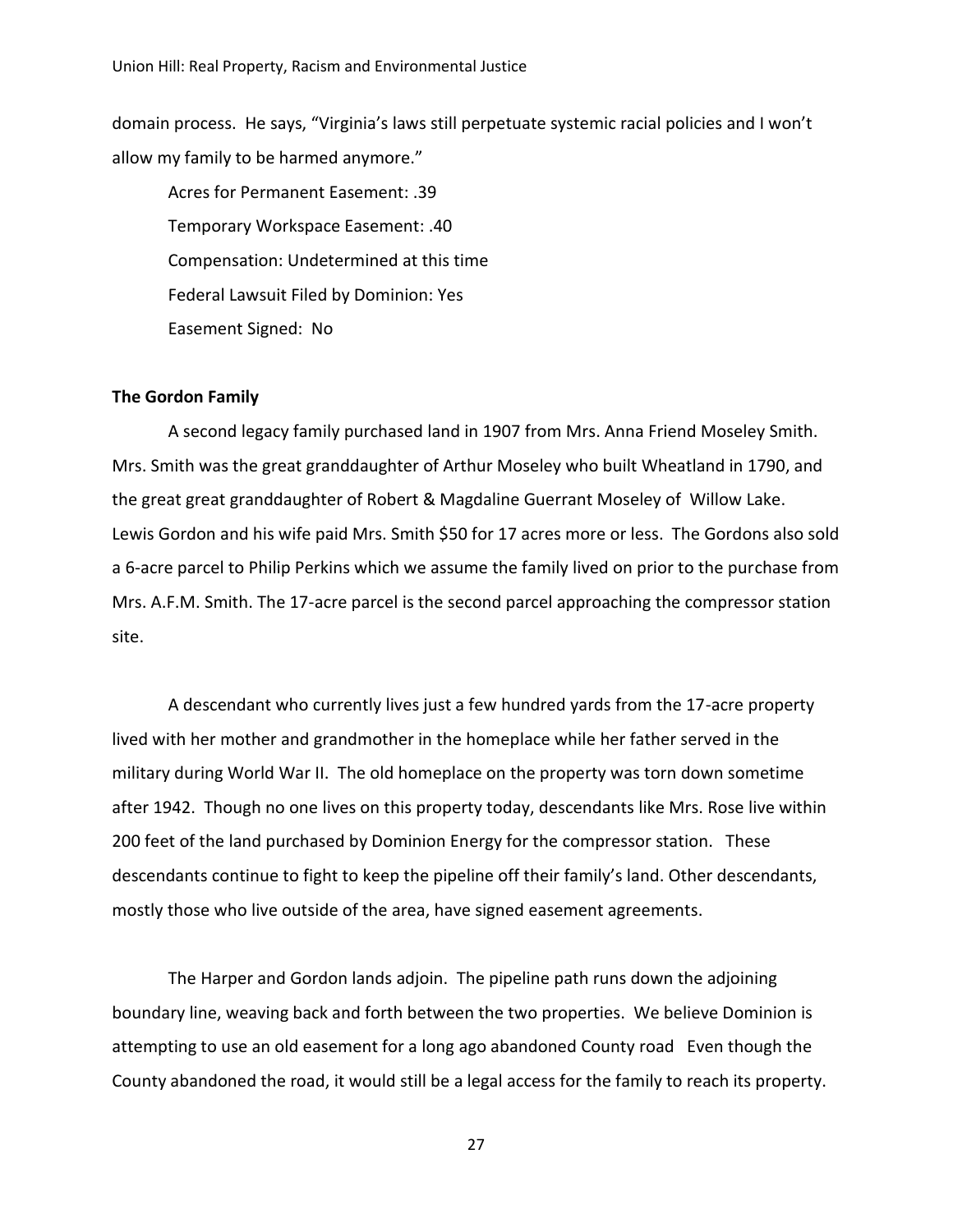It is not clear if the pipeline is laid in the old roadbed, if Dominion/ACP would take additional precautions to allow for the old road's continued use. The original alignment of the path of the pipeline crossed only the Gordon family's land. It is unclear why Dominion moved the path to encompass a portion of the Harper's family land and possibly affect the Gordon's access to their property.

Acres for Permanent Easement: 1.5 Temporary Workspace Easement: 2.5 Compensation: Undetermined at this time. Federal Lawsuit Filed by Dominion: Yes Easement Signed: Some descendants have signed agreements. Minority Owned: Yes

#### **Eldridge Family**

The Eldridge property was left by deed dated 1881 to Sarah Perkins Moseley Eldridge from "maiden lands" of her mother, Elizabeth Fern Moseley, the wife of Grandison (Granderson) Moseley. Sarah had married in 1857 to John Eldridge. The 20 acres in Union Hill which were left to Sarah Eldridge have remained intact since the 1881 division of a larger property consisting of 176 acres between her and her brothers and sisters. The Moseley family were white slave owners who owned nearby plantations called Willow Lake, Variety Shade, Wheatland, and Richmond Hill (Rolfeton). We cannot determine how long the property had been in the Moseley family because no deed records exist before 1869. We can state unequivocally, however, that since 1881 this 20-acre parcel has remained in the name of Sarah Perkins Moseley Eldridge and now, almost 140 years later, belongs to her descendants in common.

John Eldridge, Sarah's husband, was a descendant of Native American Pocahontas who married John Rolfe. Pocohontas was the daughter of Wahunsenacah, chief of the Powhatan

28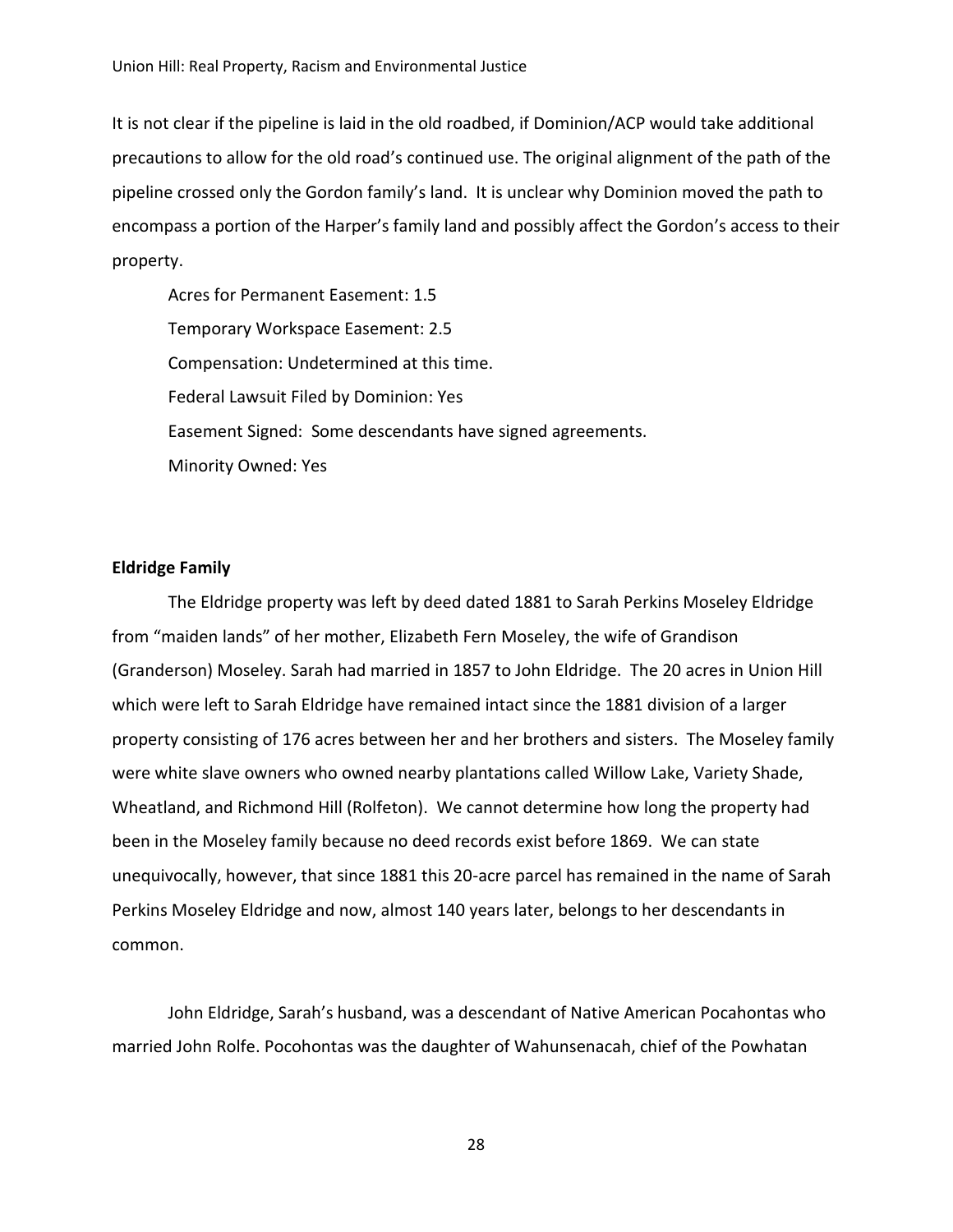empire.<sup>18</sup> There are descendants of John and Sarah Eldridge who live nearby at a home called "Twelve Oaks" which was purchased by John Eldridge when his home burned down in 1870. Sarah died in 1908, John in 1912. At least some of Sarah's descendants have signed easement agreements to allow the ACP to cross this property.

Acres for Permanent Easement: .17 Temporary Workspace Easement: .1 Compensation: Undetermined at this time Federal Lawsuit Filed by Dominion: Yes Easements Signed: Some heirs have signed easements. Minority Owned: Yes

#### **Moseley Family**

.

Ownership of this parcel has been determined to be Ella Moseley. It was a part of the Grandison Moseley and Elizabeth Fern Moseley estate and was described in the 1881 deed settling the estate of Grandison Moseley as the "maiden lands" of Elizabeth Fern Moseley. In 1881, Ella Lee Moseley, along with her siblings were left a portion of the "Winters Tract" as heirs of Grandison & Elizabeth Moseley

Ella and Marcia were the sisters of Sarah Perkins Moseley Eldridge. Ella never married. She lived with Sarah and John Eldridge and after their deaths, lived with their son, John Eldridge II. Unlike Sarah, Ella and sister, Marcia Moseley, subdivided and sold their land in small parcels. Each parcel sold included half from land owned by Ella, the other half by Marcia. The parcel marked unknown by Buckingham County is actually the "residue" from the land Marcia and Ella received in 1881. As this unknown parcel is depicted in County records, half of it would have been a portion of the property left to Ella, the other half a portion of the property left to her sister, Marcia.

<sup>&</sup>lt;sup>18</sup> Pocahontas, Powhatan Princess," by David A. Price, [www.britannica.com/biography/Pochontas-Powhatan](http://www.britannica.com/biography/Pochontas-Powhatan-princess)[princess,](http://www.britannica.com/biography/Pochontas-Powhatan-princess) accessed August 18, 2019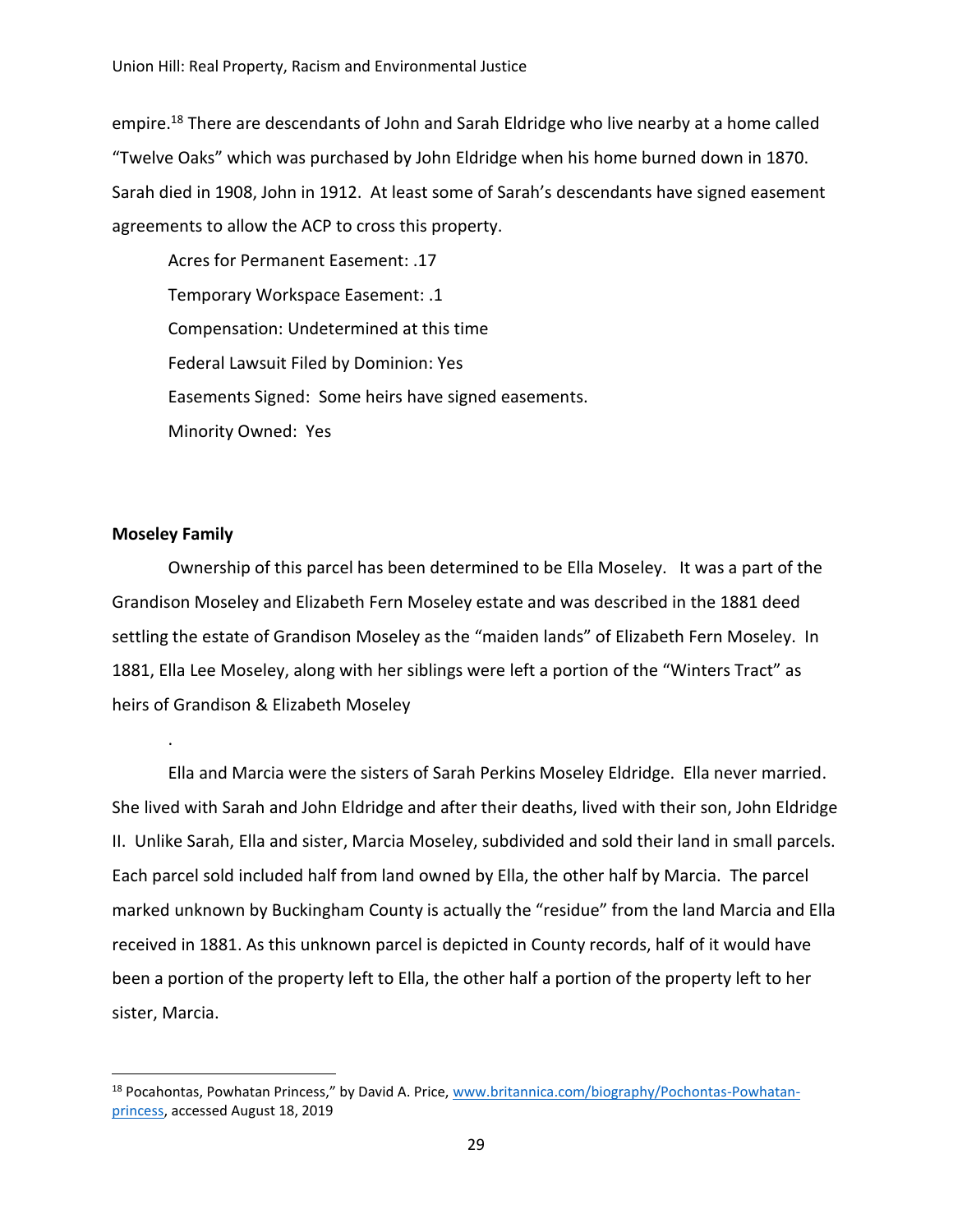However, there are references in deeds that Philip Perkins, an African American man who owned land in Union Hill, purchased this "unknown" parcel. His name appears in deeds and on surveys as an adjoining owner, probable owner and/or as the owner. In October of 2017, the Buckingham Circuit Court Clerk received and recorded a "Declaration of Heirs" for the heirs of John Eldridge II. In January 2018, the same heirs listed on that declaration began to sign easement agreements with the Atlantic Coast Pipeline. We hired an attorney to complete a title search on the property to confirm its true owners. We believe the parcel to be 2 acres or less, 200 feet wide by less than 450 feet long. We believe the parcel the ACP would cross would be the one owned by Ella Mosely at one time. Ms. Moseley left a will leaving this acreage to her nephew John Eldridge II. The parcel would be crossed diagonally by the ACP, thereby making it unusable for any future purpose.

We cannot fathom how this parcel has sat for all these years without drawing the attention of the County for non-payment of taxes. Another portion of Ella and Marcia's land was sold to the Kyles, an African-American family. The Kyle property was sold for non-payment of real estate taxes in the 1960's..

Acres for Permanent Easement: .41 Temporary Workspace Easement: 1.24 Compensation: Undetermined at this time. Federal Lawsuit Filed by Dominion: Yes Easement Signed: Some heirs have signed easement agreement. Minority Owned: Yes

#### **Haskins Family**

Royal Haskins is a Perkins descendant who purchased his property in 1943 from S. L. Branch, a widower. Prior to Mr. Branch's ownership, the property was owned by Mrs. A.F.M. Smith, a Moseley descendant.

30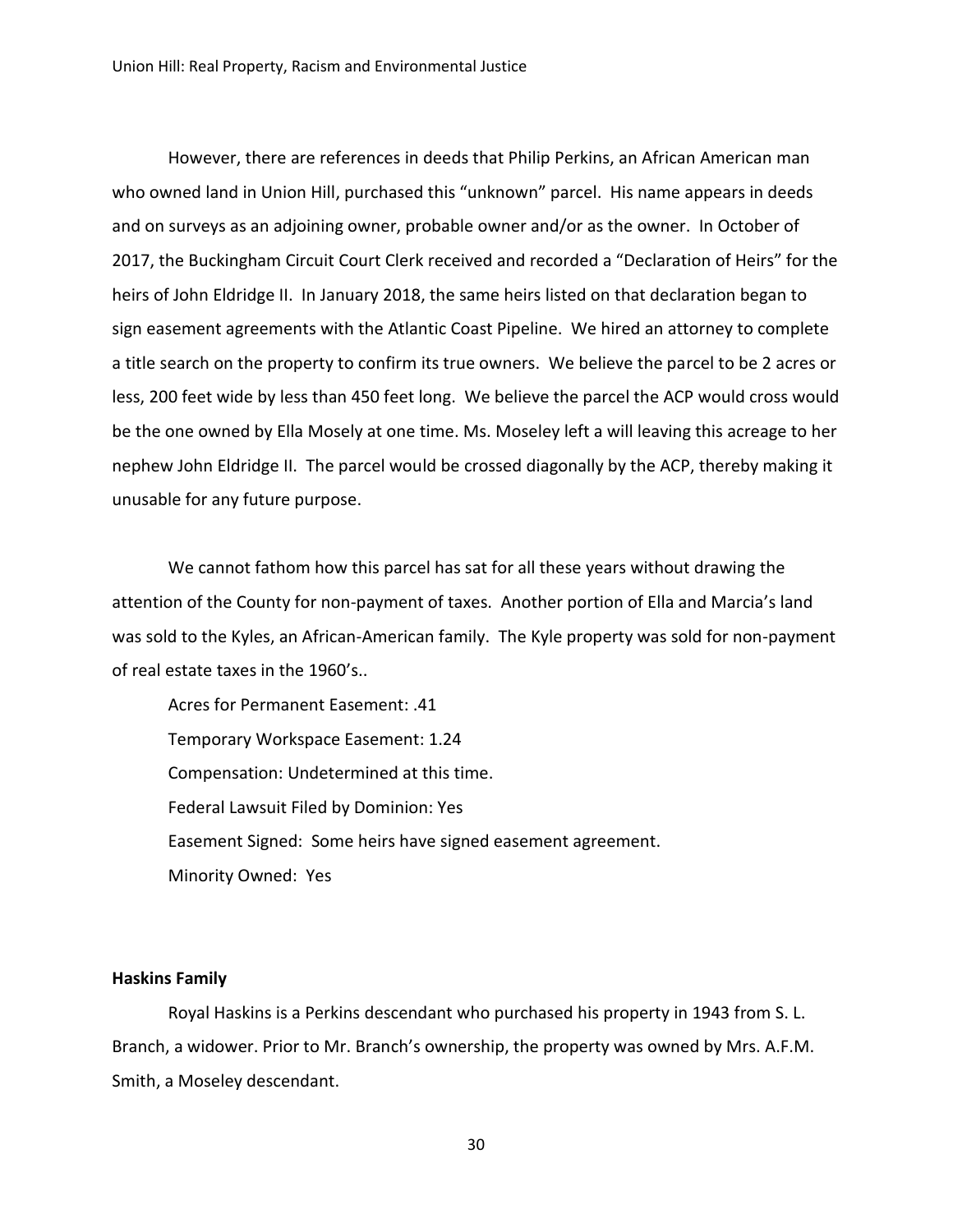Acres for Permanent Easement: 2.297 Temporary Workspace Easement: 1.983 Compensation: Undetermined at this time Federal Lawsuit Filed by Dominion: Easement Signed: Some heirs have signed easement agreement. Minority Owned: Yes

#### **Dupree and Vaughn Families**

Both the Dupree and Vaughn parcels were once a part of the lands owned by Philip Perkins, and were received as the result of a previous partition suit because Philip Perkins died intestate. His heirs, Angie Dupree and Lisa Vaughn, received approximately 6 acres each as a result of the 2005 partition suit. Now roughly 14 years later Ms. Dupree's heirs own an interest in common in the acreage she received in 2005, as do the heirs of Ms. Vaughn in the parcel she received. Mr. Perkins died in 1961.

Dupree Property Acres for Permanent Easement:.36 Temporary Workspace Easement: 1.0 Compensation: Undetermined at this time Federal Lawsuit Filed by Dominion: Yes Easements Signed: None at this time Minority Owned: Yes

Vaughn Property Acres for Permanent Easement: .38 Temporary Workspace Easement: .93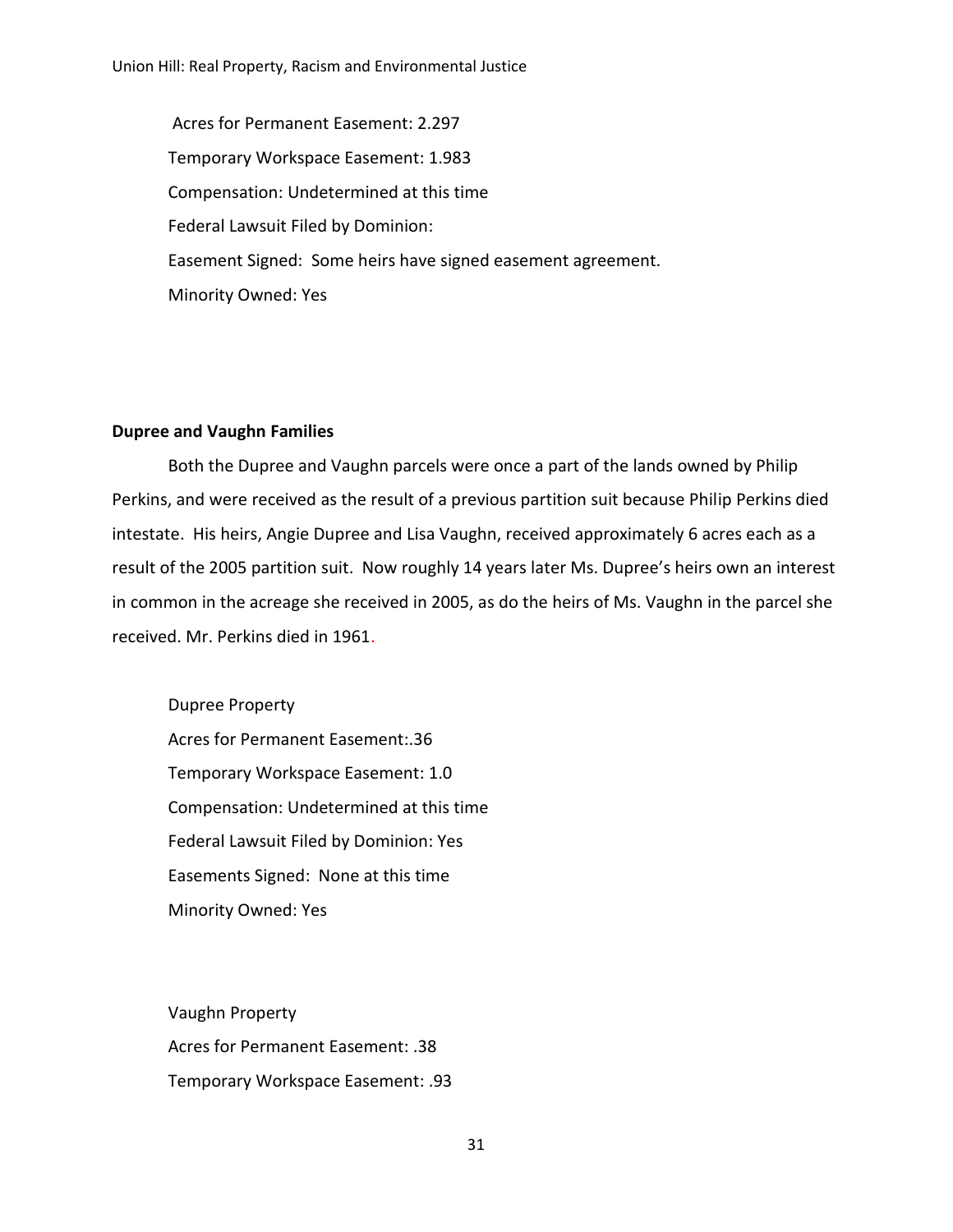Compensation: Agreement reached. Federal Lawsuit Filed by Dominion: Yes Easements Signed: Yes. Minority Owned: Yes

# **Non-heired properties in the Study Area**

#### **Arostegui Family**

Acres for Permanent Easement: .01 Temporary Workspace Easement: .45 Compensation: Agreement reached. Federal Lawsuit Filed by Dominion: No Easements Signed: Yes Minority Owned: Yes

#### **West Family**

Acres for Permanent Easement: 1.565 Temporary Workspace Easement: .945 Compensation: Agreement reached. Federal Lawsuit Filed by Dominion: No Easements Signed: Yes Minority Owned: No

#### **Hoy Family**

Acres for Permanent Easement: .44 Temporary Workspace Easement: .55 Compensation: Agreement reached. Federal Lawsuit Filed by Dominion: No Easements Signed: Yes Minority Owned: No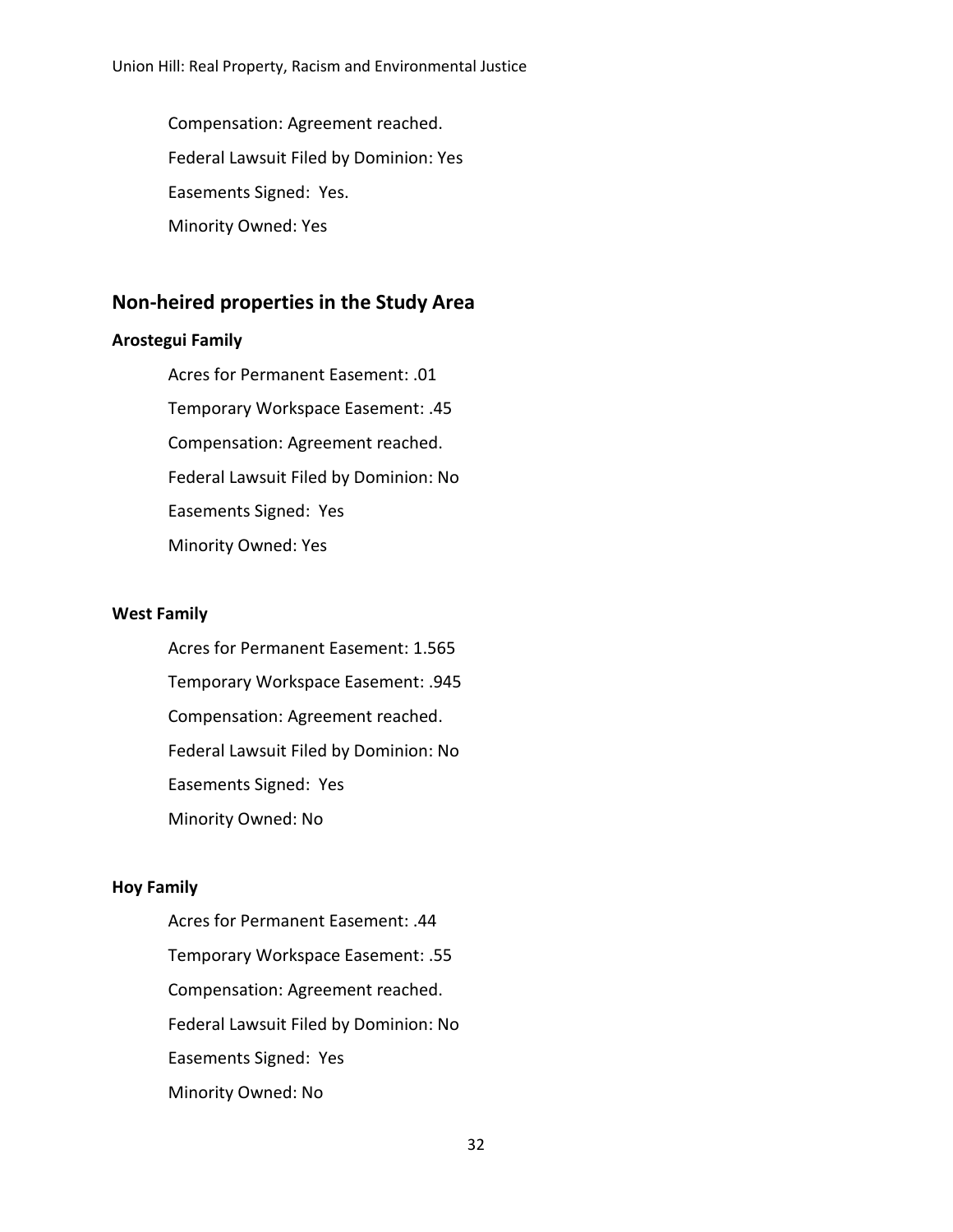# **Capps Living Trust**

Acres for Access Road: 1.23 Compensation for Access Road: 6,697.60 Acres for Permanent Easement: 3.59 Temporary Workspace Easement: 2.78 Compensation: Agreement reached. Federal Lawsuit Filed by Dominion: No Easements Signed: Yes Minority Owned: No

# **Burnley Family**

Acres for Permanent Easement: .41 Temporary Workspace Easement: .28 Compensation: Agreement Reached. Federal Lawsuit Filed by Dominion: No Easements Signed: Yes Minority Owned: No

#### **Morris Family**

Acres for Permanent Easement: .53 Temporary Workspace Easement: .36 Compensation: Agreement reached. Federal Lawsuit Filed by Dominion: No Easements Signed: Yes Minority Owned: Yes

#### **Perkins Family**

The Perkins family is a heritage family in Union Hill. Acres for Permanent Easement: .34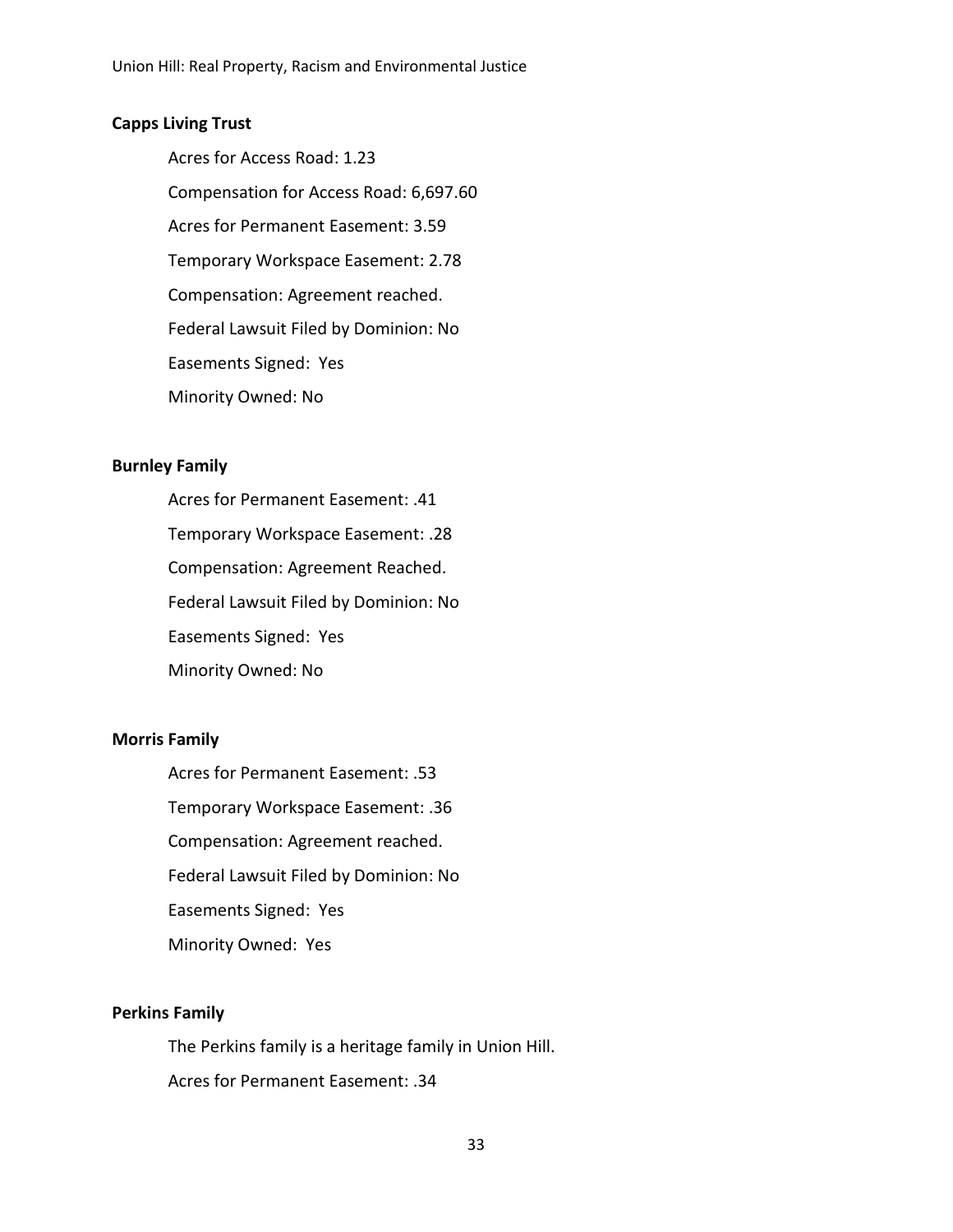Temporary Workspace Easement: .3 Compensation: Agreement Reached Federal Lawsuit Filed by Dominion: No Easements Signed: Yes Minority Owned: Yes

#### **Laury Famiily**

The Laury family is a heritage family in Union Hill. Acres for Permanent Easement: 1.03 Temporary Workspace Easement: .55 Compensation: Agreement Reached Federal Lawsuit Filed by Dominion: No Easements Signed: Yes Minority Owned: Yes

#### **Variety Shade Landowners Association**

In addition to purchasing the 68-acre compressor station site for \$2.5 million from Variety Shade Landowners Association, ACP will also cross other land owned by this association near James River Road. It should be noted that at the time of the purchase, the 68-acre parcel was assessed by the County for \$68,000. Variety Shade Landowners Association members are descendants of the Bondurant family who were colonial slave owners.

Acres for Permanent Easement: .62 Temporary Workspace Easement: 1.24 Compensation: Agreement reached Federal Lawsuit Filed by Dominion: No Easements Signed: Yes Minority Owned: No